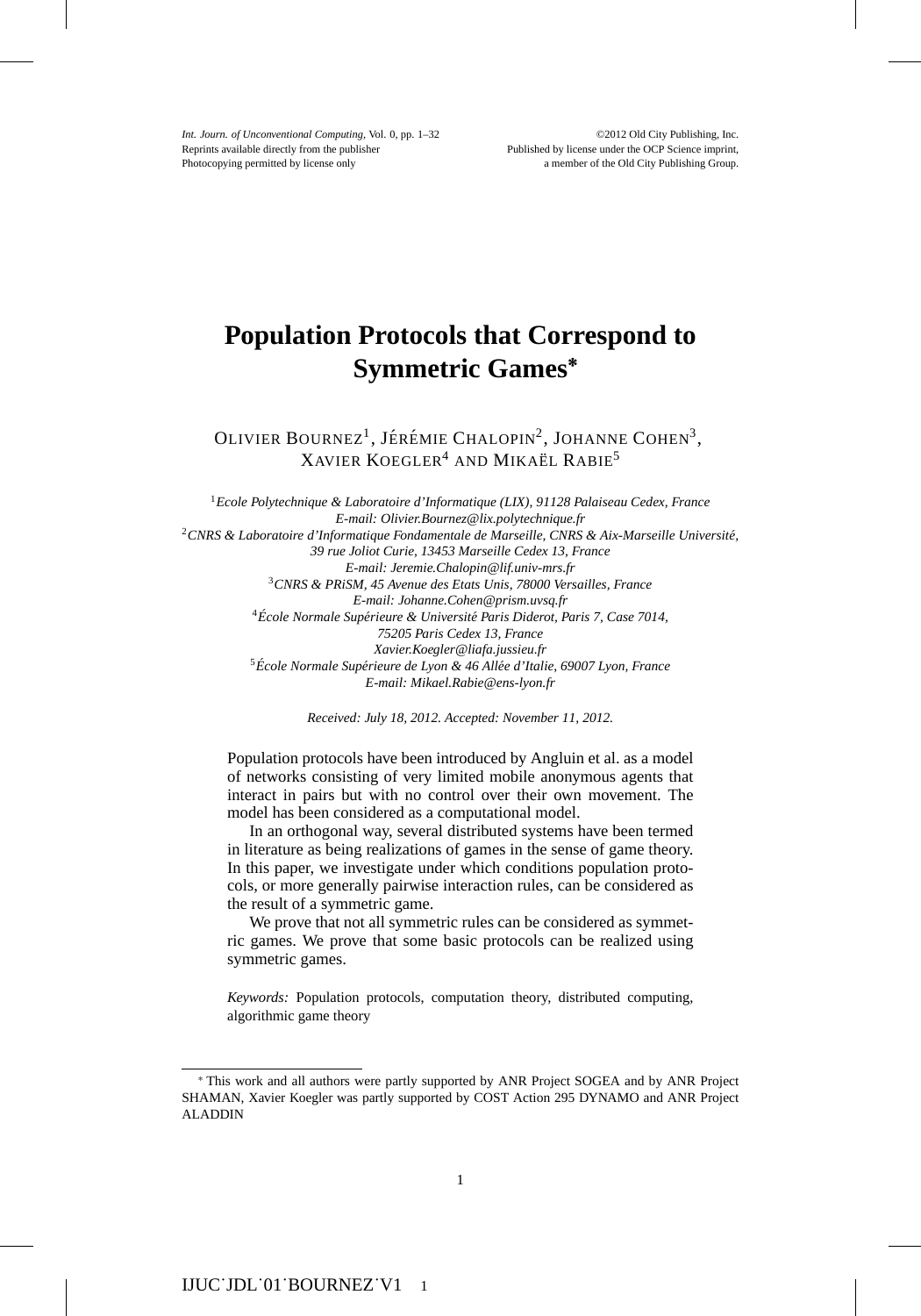## **1 INTRODUCTION**

The population protocol model of Angluin *et al.* [3] describes a population of anonymous finite-state agents that interact in pairs according to a transition function. The agents are identically programmed finite state machines. Interactions between pairs of agents cause the two agents to update their states. These interactions are under the control of an adversary scheduler subject to a fairness constraint. Input values are initially distributed to the agents, and the agents must eventually converge to a common output value that represents the result of the computation. A protocol is said to *(stably) compute* a predicate on the initial states of the agents if, in any fair execution, after finitely many interactions, all agents reach a common output that corresponds to the value of the predicate. The population protocols do not halt but they stabilize.

The population protocol model [4] is motivated to represent sensor networks consisting of very limited mobile agents with no control over their own movement. In the seminal paper [3], the canonical example corresponds to sensors attached to a flock of birds and that must be programmed to check some global properties, like determining whether more than 5% of the population has elevated temperature. Motivating scenarios also include models of the propagation of trust [16]. This model can represent sensor networks, ad-hoc networks, or models from chemistry. All these systems have highly mobile objects.

This goal of our work is to understand when the pairwise interactions of the population protocol can be viewed as the result of a symmetric game. This is inspired by [17, 18, 24] that consider the dynamics of a particular set of rules termed the *PAVLOV* behavior in the iterated prisoner's dilemma. The *PAVLOV* behavior is sometimes also termed *WIN-STAY, LOSE-SHIFT* [9,28]. Our original motivation was to consider rules corresponding to two-player games, and population protocols arose quite incidentally. The main advantage of the setting introduced in [3] is that it provides a clear understanding of what is called a computation by the model. Many distributed systems have been described as the result of games.

In this spririt, we recently discussed the general case of population protocols corresponding to Pavlovian strategies obtained from games and we showed that all predicates computable by protocols can actually be computed by protocols corresponding to games [12]. However, in this paper, we consider the impact of restricting ourselves to symmetric games in which both players have the same set of possible strategies and the result of one instance of the game does not depend on the order in which the players interact. Such a symmetric game yields symmetric transition rules for the corresponding population protocols. As far as we know, the constraint of restricting transitions in a population protocol to symmetric rules has not been explicitly considered, nor has restricting to rules that correspond to symmetric games.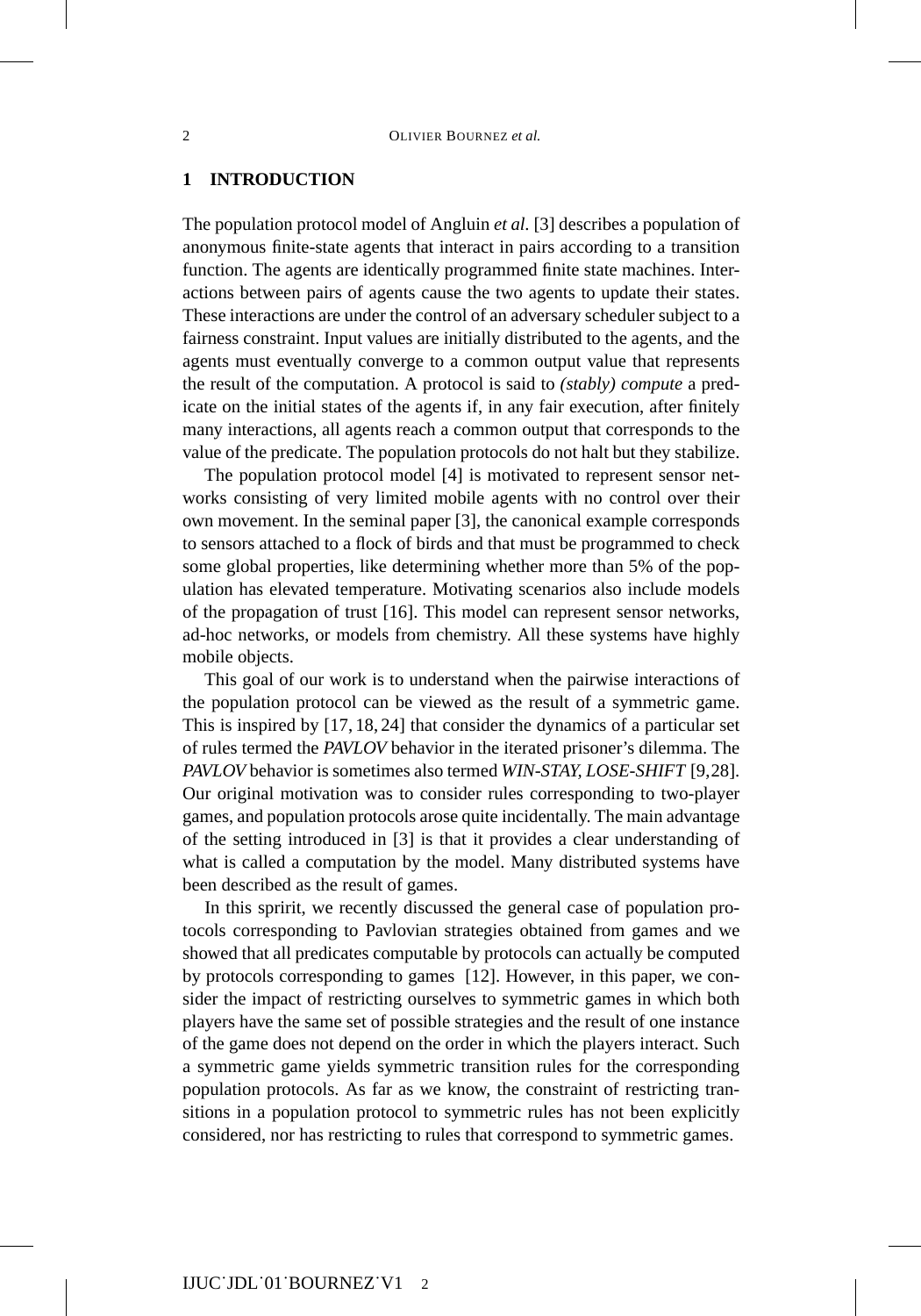**Related work** The seminal work [3] proposes a simple version of the population protocol model. In this model, any pair of agents may interact and these interactions are scheduled by an adversary, subject to a fairness constraint. The predicates computable by the unrestricted population protocols have been characterized as being precisely the semi-linear predicates, that is those predicates on counts of input agents definable in first-order Presburger arithmetic [30]. Semi-linearity was shown to be sufficient in [3] and necessary in [5].

Variants of the original model considered so far include restriction to oneway communications [1], restriction to particular interaction graphs [2], random interactions [3], with "speed" [10]. Various kinds of fault tolerance have been considered for population protocols [15], including the search for selfstabilizing solutions [7]. Solutions to classical problems of distributed algorithms have also been considered in this model (see [26]).

Certain works extend this model. On the one hand, the edges of the interaction graph may have states that belong to a constant-size set. This model called the *mediated population protocol* is presented in [25]. The class of stably computable predicates in this model is understood. On the other hand, probabilistic population protocols were proposed in [4], in which the scheduler selects randomly and uniformly the next interaction pair. Some works have concentrated on performance (see e.g. [6]) and focus on a generic definition of probabilistic schedulers [13].

The population protocol model shares many features with other models already considered in the literature. In particular, models of pairwise interactions have been used to study the propagation of diseases [21], or rumors [14]. In chemistry, the chemical master equation has been justified using (stochastic) pairwise interactions between the finitely many molecules [20,27]. In that sense, the model of population protocols may be considered as fundamental in several fields of study, since it appears as soon as anonymous agents interact pairwise.

In this paper, we turn two player games into dynamics over agents, by considering *PAVLOV* behavior. The pairwise interactions between finite-state agents are sometimes motivated by the study of the dynamics of particular two-player games from game theory. For example, Dyer *et al.* [17] considers the dynamics of the so-called *PAVLOV* behavior in the iterated prisoner's dilemma. Several results about the time of convergence of this particular dynamics towards the stable state can be found in [17], and [18], for rings, and complete graphs.

This is clearly not the only way to associate a dynamic to a game. There are several famous classical approaches: The first consists in repeating games: see for example [11,29]. The second corresponds to models from evolutionary game theory: refer to [22, 31] for a presentation of this latter approach. The approach here considers dynamics obtained by selecting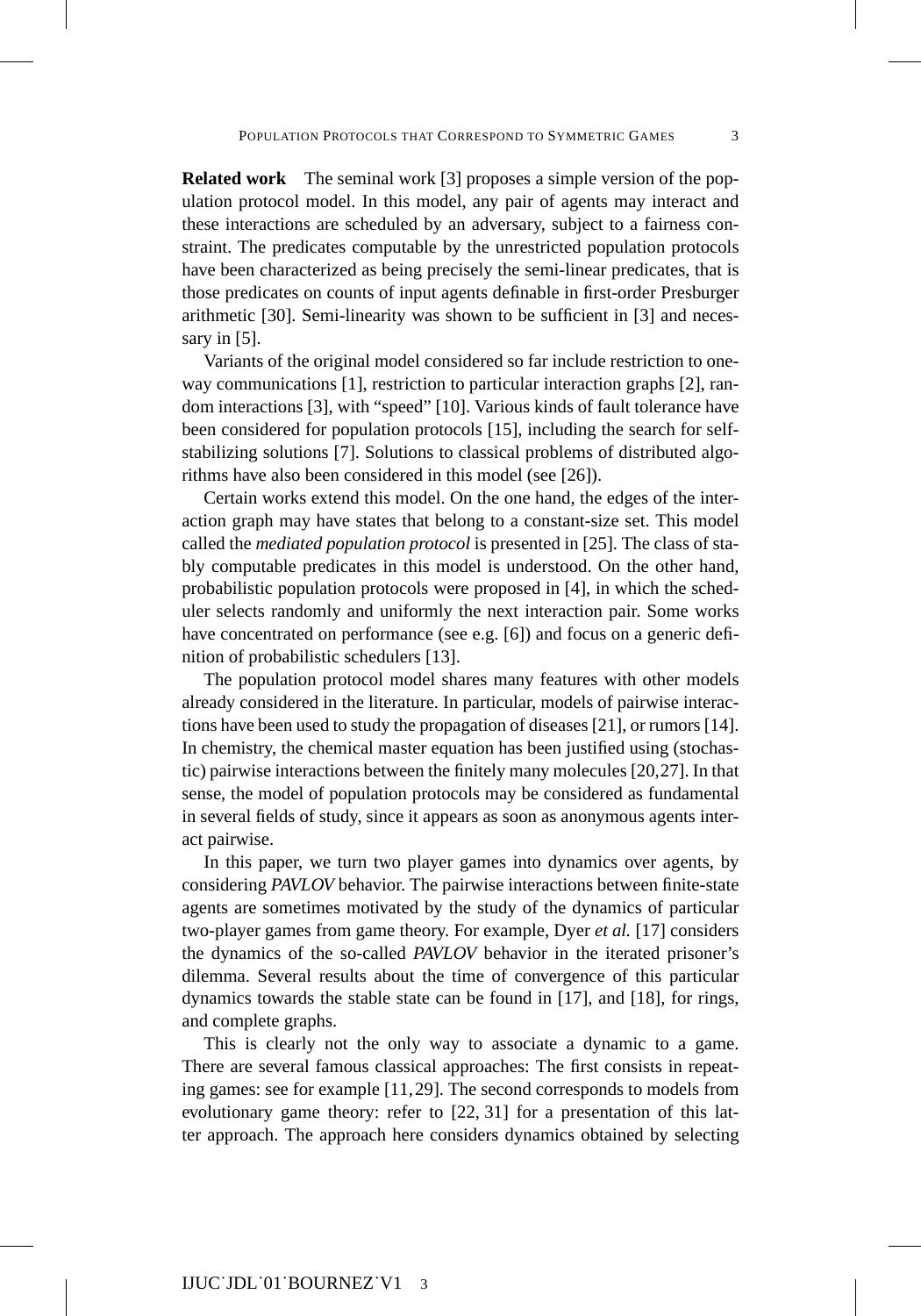at each step some players and let them play a fixed game. Alternatives to *PAVLOV* behavior could include *MYOPIC* dynamics (at each step each player chooses the best response to previously played strategy by its adversary), or the well-known and studied *FICTIOUS-PLAYER* dynamics (at each step each player chooses the best response to the statistics of the past history of strategies played by its adversary). We refer to [11,19] for a presentation of results known about the properties of the obtained dynamics according to the properties of the underlying game. This is clearly non-exhaustive, and we refer to [9] for an incredible zoology of possible behaviors for the particular iterated prisoner's dilemma game, with discussions of their comparative merits in experimental tournaments.

Recently Jaggard *et al.* [23] studied a distributed model similar to protocol populations where the interactions between pairs of agents correspond to a game. Unlike in our model, there each agent has its own pay-off matrix and has some knowledge of the history. This work gives several non-convergence results.

**Results** We want to understand if restricting to rules that come from a symmetric game is a limitation, and in particular whether restricting to rules that can be termed *PAVLOV* in the spirit of [17] is a limitation. We show that directly restricting the definitions introduced in [12] indeed yields a strong limitation of the computational power of such protocols as they become unable to detect if three or more occurrences of a single input symbol are present in the population. However, a slight modification of the *PAVLOV* behaviour, forcing dissatisfied agents to change even if their current strategy is already the *Best Response* to their opponent's allows us to circumvent this limitation. We call this new behavior the *Exclusive PAVLOV Behavior*. We then show the solutions to several basic problems using rules of interactions associated to a symmetric game by the exclusive *PAVLOV* behavior, and discuss the power of such rules. We prove that they can count up to 2, they can compute *MAJORITY* and more generally that they can count to any threshold  $2^k$  for any given  $k$ .

In Section 2, we briefly recall population protocols and we discuss the power of computation in population protocols using only the symmetric rules. In Section 3, we recall some basics from game theory. In Section 4, we discuss how a game can be turned into a dynamic, and introduce the notion of symmetric *Pavlovian* population protocols and give an impossibility result for symmetric Pavlovian population protocols. In Section 5 we introduce *exclusive Pavlovian* population protocols. In Section 6, we prove that any symmetric deterministic 2-state population protocol is exclusive Pavlovian, and that the problem of computing the *O R* of inputs, the *AND* of inputs and the majority problem admit exclusive Pavlovian solutions. In Section 7, we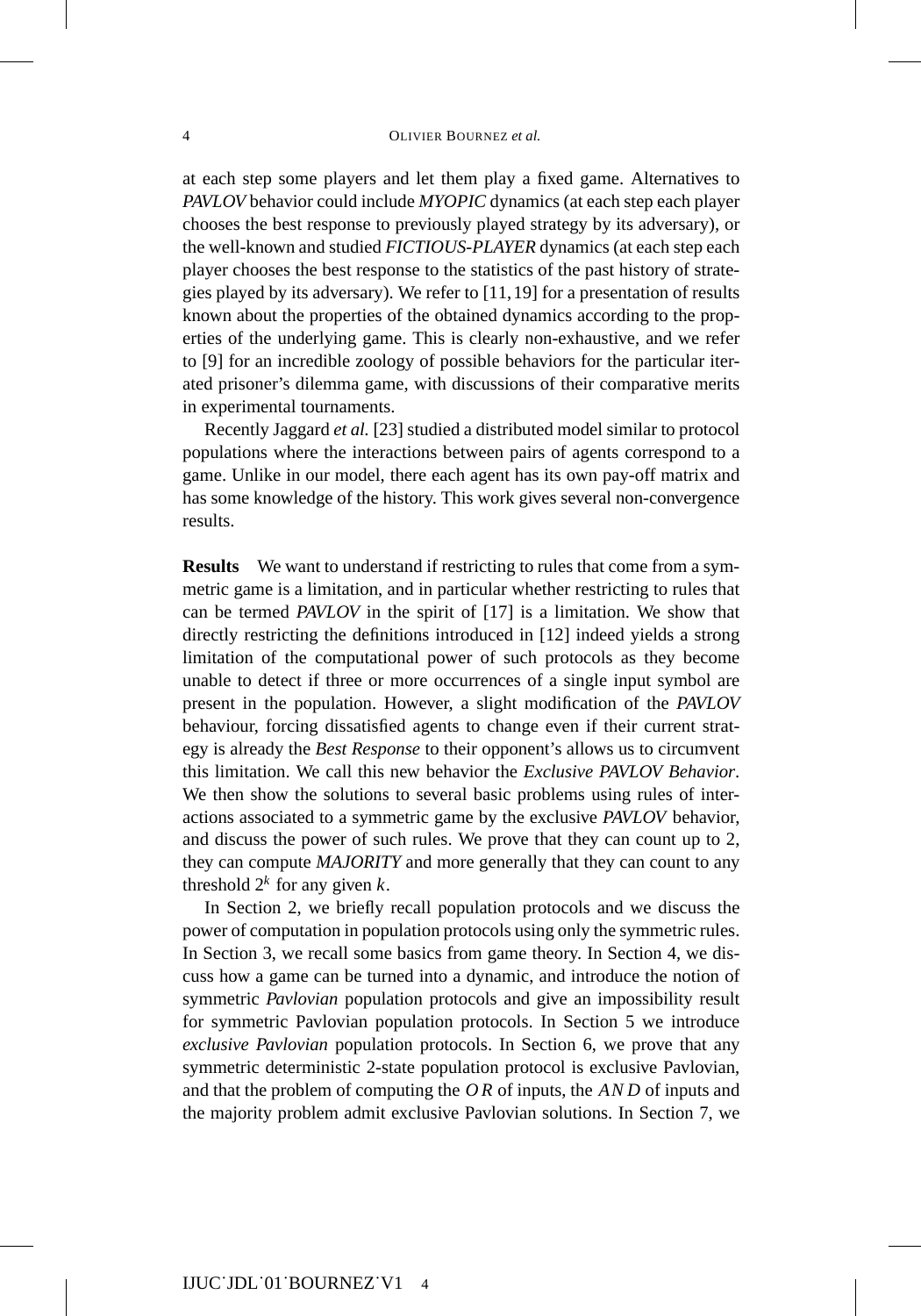describe some exclusive Pavlovian population protocols that count up to any threshold of form  $2^k$  for any given  $k$ .

#### **2 POPULATION PROTOCOLS**

## **2.1 Formal Model**

A protocol [3, 8] is given by  $(Q, \Sigma, \iota, \omega, \delta)$  with the following components.  $Q$  is a finite set of *states*.  $\Sigma$  is a finite set of *input symbols*.  $\iota : \Sigma \to Q$  is the initial state mapping, and  $\omega: Q \to \{0, 1\}$  is the individual output function.  $\delta \subseteq Q^4$  is a joint transition relation that describes how pairs of agents can interact. Relation  $\delta$  is sometimes described by listing all possible interactions using the notation  $(q_1, q_2) \rightarrow (q'_1, q'_2)$ , or even the notation  $q_1q_2 \rightarrow q'_1q'_2$ , for  $(q_1, q_2, q'_1, q'_2) \in \delta$  (with the convention that  $(q_1, q_2) \to (q_1, q_2)$  when no rule is specified with  $(q_1, q_2)$  in the left-hand side). The protocol is said *deterministic* if for all pairs  $(q_1, q_2)$  there is only one pair  $(q'_1, q'_2)$  with  $(q_1, q_2) \rightarrow (q'_1, q'_2)$ . In that case, we write  $\delta_1(q_1, q_2)$  for the unique  $q'_1$  and  $\delta_2(q_1, q_2)$  for the unique  $q'_2$ .

Notice that, in general, rules can be non-symmetric: if  $(q_1, q_2) \rightarrow (q'_1, q'_2)$ , it does not necessarily follow that  $(q_2, q_1) \rightarrow (q'_2, q'_1)$ .

### **2.2 Computation**

Computations of a protocol proceed in the following way.  $n \geq 2$  *agents* take part in this computation. A *configuration* of the system is a multiset of elements of *Q*. Since the agents are anonymous, the agents with the same state are indistinguishable and thus we can see a configuration as a vector of integers of length |*Q*| corresponding to counts of agents for each state.

To start the computation, we give to each agent an input, which is an element of  $\Sigma$ . To get the initial configuration, we just need to apply  $\iota$  to each agent's input.

Two agents  $q_1$  and  $q_2$  *interact* together if they both change their state into  $q'_1$  and  $q'_2$ , where these two new states are such as  $(q_1, q_2, q'_1, q'_2)$  is in  $\delta$ . A *step* in the computation is a transition between two configurations *C* and *C* (noted  $C \rightarrow C'$ ), where two agents have interacted together. An *execution* for a protocol from an initial configuration  $C_0$  is a sequence of configurations  $(C_i)_{i \in \mathbb{N}}$ , where, for each *i* in  $\mathbb{N}, C_i \to C_{i+1}$ .

An execution is fair if, for each configuration *C* appearing infinitely often, if one can reach  $C'$  from  $C$  in one step, then  $C'$  also appears an infinite number of times in the execution.

The output of a state of  $Q$  is its image through  $\omega$ , hence either 0 or 1. The output of a configuration is 0 (respectively 1) if all the individual outputs are 0 (respectively 1). If the individual outputs are mixed 0s and 1*s* then the output of the configuration is undefined.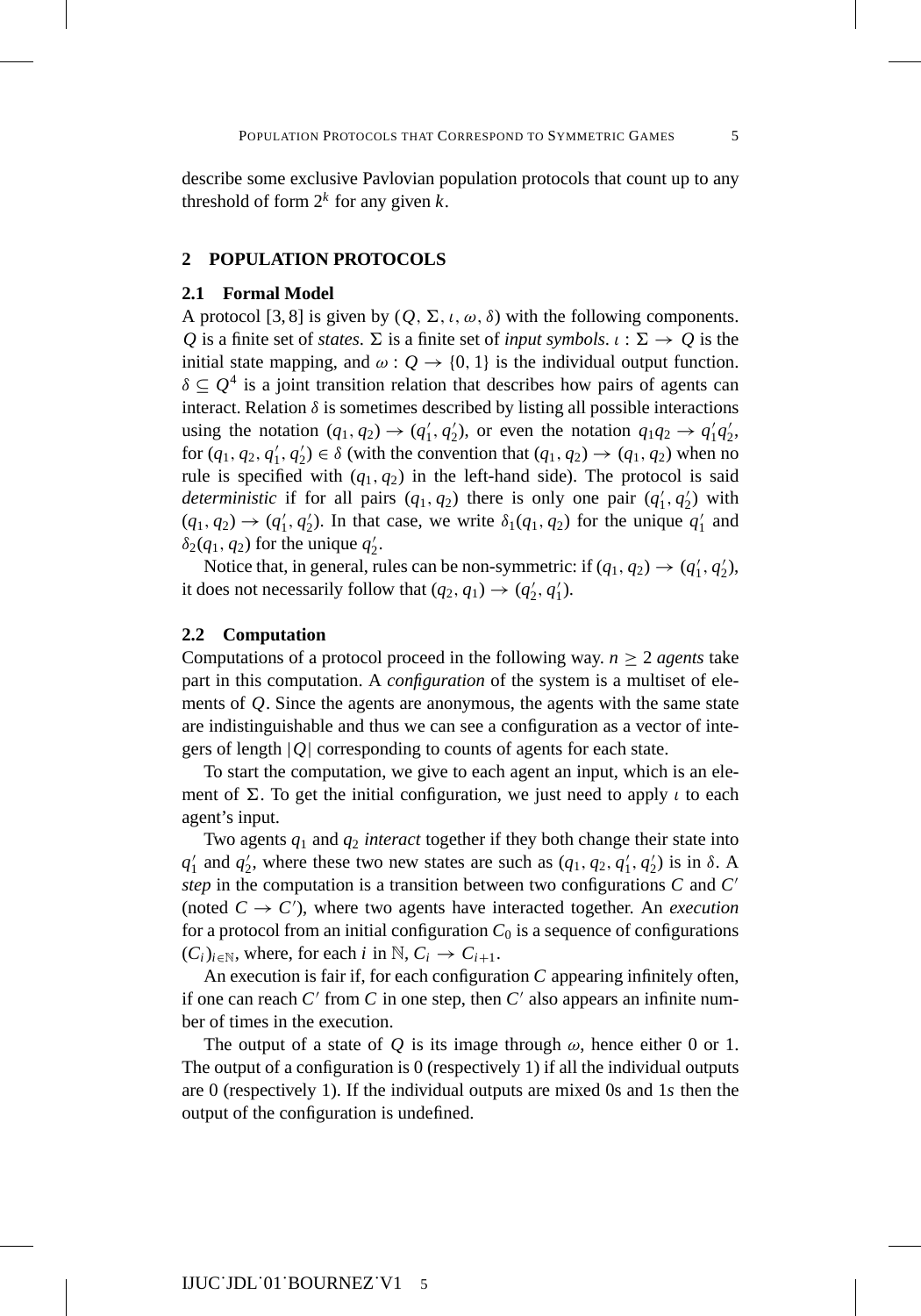## **2.3 Computable Predicates**

Let  $p$  be a predicate over multisets of elements of  $\Sigma$ . Predicate  $p$  can be considered as a function whose range is  $\{0, 1\}$  and whose domain is the collection of these multisets. The predicate is said to be computed by the protocol if, for every multiset *I*, and every fair execution that starts from the initial configuration corresponding to *I*, the output value of every agent eventually stabilizes to  $p(I)$ .

Multisets of elements of  $\Sigma$  are in clear one-to-one correspondence with elements of  $\mathbb{N}^{|\Sigma|}$ : a multiset over  $\Sigma$  can be identified by a vector of  $|\Sigma|$ components, where each component represents the multiplicity of the corresponding element of  $\Sigma$  in this multiset. It follows that predicates can also be considered as functions whose range is  $\{0, 1\}$  and whose domain is  $\mathbb{N}^{\mathbb{|\Sigma|}}$ .

The following was then proved in [3, 5].

**Theorem 1 [3, 5].** *A predicate is computable in the population protocol model if and only if it is semilinear.*

Recall that semilinear sets are known to correspond to predicates on counts of input agents definable in first-order Presburger arithmetic [30].

We will use the following notation as in [1]: the set of all functions from a set *X* to a set *Y* is denoted by  $Y^X$ . Let  $\Sigma$  be a finite non-empty set. For all  $f, g \in \mathbb{R}^{\Sigma}$ , we define the usual vector space operations

> $(f+g)(\sigma) = f(\sigma) + g(\sigma)$ for all  $\sigma \in \Sigma$  $(f - g)(\sigma) = f(\sigma) - g(\sigma)$  for all  $\sigma \in \Sigma$  $(cf)(\sigma) = cf(\sigma)$  for all  $\sigma \in \Sigma, c \in \mathbb{R}$  $(f.g)(\sigma) = \sum_{\sigma} f(\sigma)g(\sigma) \text{ for all } \sigma \in \Sigma.$

Abusing notation as in [1], we will write  $\sigma$  for the function  $\sigma(\sigma') = [\sigma =$  $σ'$ ], for all  $σ' \in \Sigma$ , where [*condition*] is 1 if condition is true, 0 otherwise.

**Corollary 1 [3, 5].** *All semilinear predicates can be computed by a deterministic population protocol.*

#### **2.4 Symmetric Rules**

A Population protocol is *symmetric* if, for all  $(q_1, q_1, q'_1, q'_2)$  in  $\delta, q'_1 = q'_2$  and for all  $(q_1, q_2, q'_1, q'_2)$  in  $\delta$ ,  $(q_2, q_1, q'_2, q'_1)$  is in  $\delta$ . The remainder of this section is devoted to proving that the predicates computable by the Symmetric population protocols are the same as those computable by the unrestricted population protocols.

First, we can notice that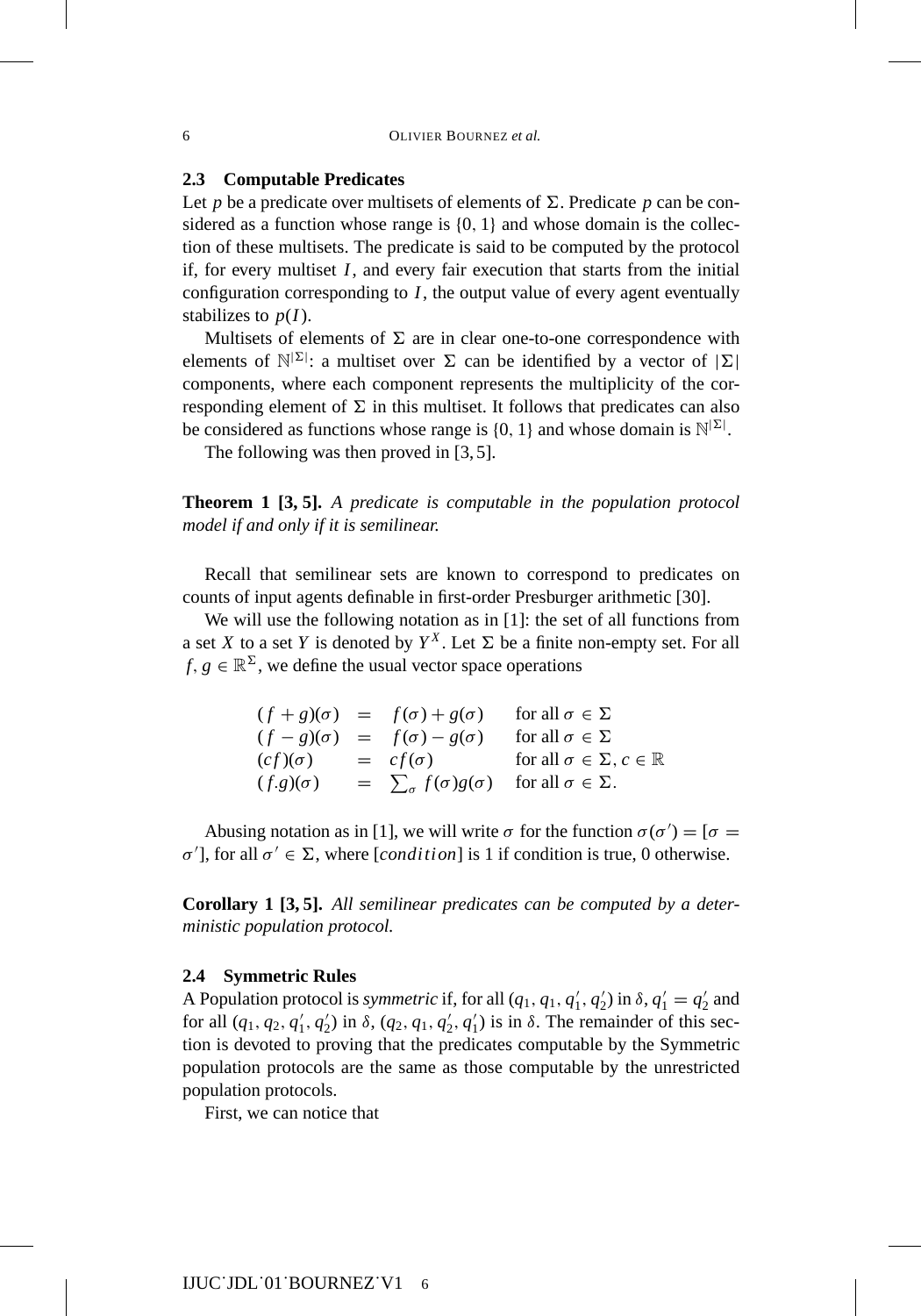**Proposition 1.** *Any population protocol can be simulated by a symmetric population protocol, as soon as the population is of size*  $\geq$  3.

*Proof.* The idea of the proof is to construct a symmetric Population Protocol simulating a given (asymmetric) population protocol by using two copies of the set of states from the original protocol and using them to determine whether an agent should be the first or the second agent in an asymmetric interaction. The key to the proof is to have agents alternate between both roles (that is between the two copies of the set of states) when they encounter another agent trying to play the same role in the interaction. Thus when two agents trying to act as first members of a transition interact, they both move to try to act as second members of a transition the next time they are picked to interact (without changing their state with relation to the first protocol), and vice-versa. Note that we assume all protocols to be deterministic here.

Let  $P = (Q, \Sigma, \iota, \omega, \delta)$  be some (asymmetric) Population Protocol. We will now construct a symmetric Population Protocol  $\mathcal{P}' = (Q', \Sigma, \iota', \omega', \delta')$ such that any computation in  $\mathcal{P}'$  can be mapped to a computation in  $\mathcal P$  and, conversely, any computation in  $\mathcal P$  for a population of size  $\geq 3$  can be simulated in  $P'$ . We will then say that  $P'$  simulates P and it is clear that  $P'$ computes the same predicate as  $P$ . This, of course implies that we use the same input alphabet  $\Sigma$  for both protocols.

We define  $Q' = Q \times \{1, 2\}$  to have two copies of Q. For any state *q* ∈ *Q* we call an agent in state  $(q, 1)$  (resp.  $(q, 2)$ ) a *first-minded* (resp. *second-minded*) agent in state q. We use natural extensions for  $\iota$  and  $\omega$ : for any symbol  $\sigma \in \Sigma$ ,  $\iota'(\sigma) = (\iota(\sigma), 1)$  and for any state  $q \in Q$ , we set  $\omega'(q, 1) = \omega'(q, 2) = \omega(q)$ . Finally, we define  $\delta'$  from  $\delta$  as follows. For any pair  $(u, v) \in Q$ , let  $(u', v') = \delta(u, v)$ . Then set:

- $\delta'((u, 1), (v, 1)) = ((u, 2), (v, 2))$  and  $\delta'((u, 2), (v, 2)) = ((u, 1), (v, 1))$
- $\delta'((u, 1), (v, 2)) = ((u', 1), (v', 2))$  and  $\delta'((v, 2), (u, 1)) = ((v', 2),$  $(u', 1)$ .

This defines  $P'$  as a symmetric protocol. To see that any valid computation in  $\mathcal{P}'$  corresponds to a valid computation in  $\mathcal{P}$ , simply project the states of all agents according to their first coordinate (that is, disregard whether they are first- or second-minded). Any computation  $C_1 \rightarrow \ldots \rightarrow C_k \rightarrow \ldots$  in  $\mathcal{P}'$ becomes a valid computation in  $P$  with a few additional stagnations in the same configuration (when two identically-minded agents change from firstto second-minded or the other way around).

Conversely, consider a possible transition  $C_1 \rightarrow C_2$  in P where  $C_1$  and  $C_2$  are two configurations of a population of size  $n \geq 3$ . Then for any configuration  $C_1'$  of the same population of agents but over states in  $Q'$ , such that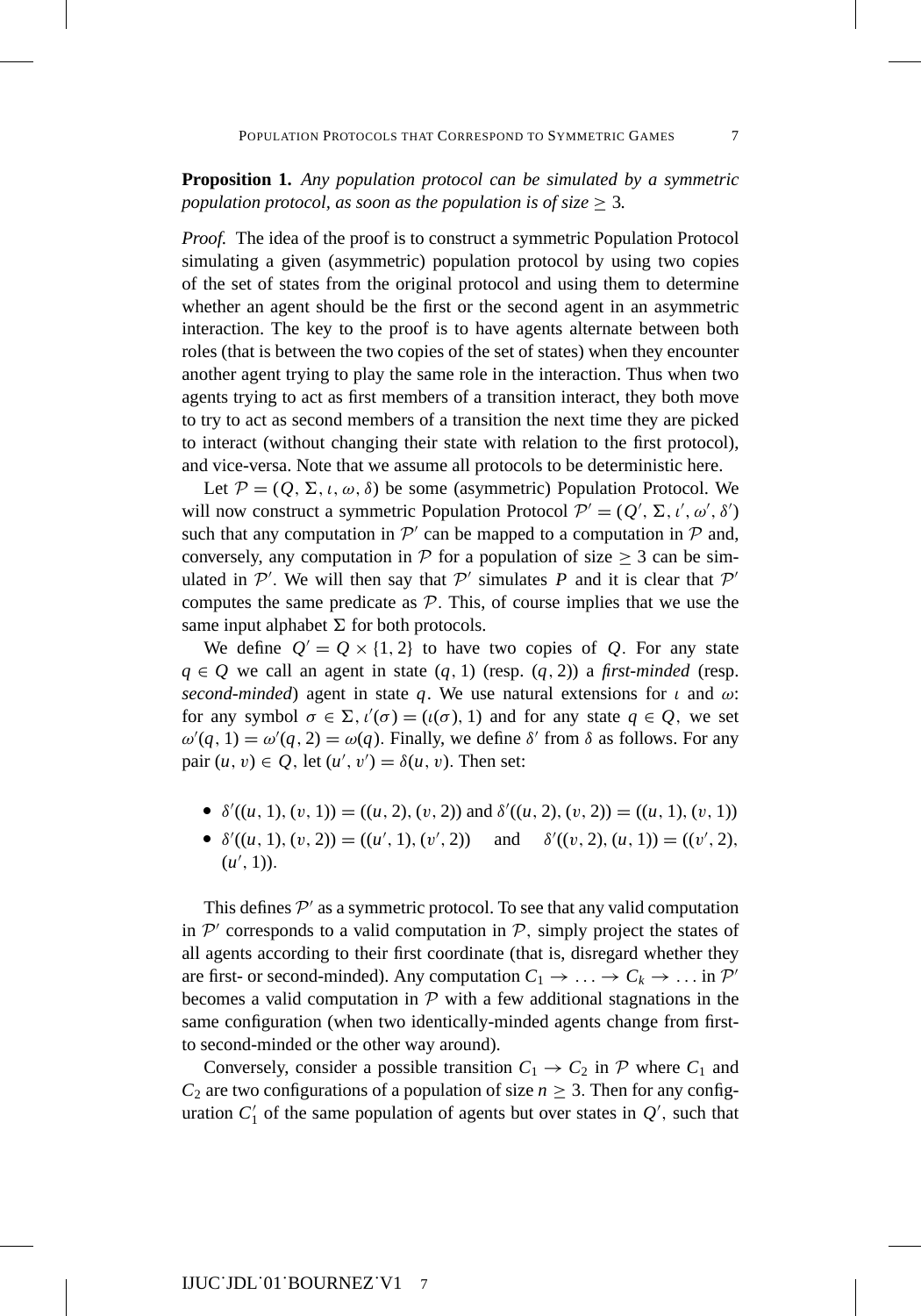we have  $C'_1(w) \in C(w) \times \{1, 2\}$  for any agent w in the population. (Recall that, for a configuration *C* and an agent  $w$ ,  $C(w)$  denotes the state of w in *C*.) That is, any configuration in which we only added a first- or second-minded state to each agent satisfies that there is a configuration  $C_2'$  reachable from  $C_1'$ such that, for any agent  $w, C'_2(w) \in C_2(w) \times \{1, 2\}$ . Indeed, let  $(u, v)$  be two agents such that  $C_1 \stackrel{u,v}{\rightarrow} C_2$ . We have  $(C_2(u), C_2(v)) = \delta(C_1(u), C_1(v))$  and, by definition of  $\delta'$ ,

$$
\delta'((C_1(u), 1), (C_1(v), 2)) = ((C_2(u), 1), (C_2(v), 2)).
$$

If  $C'_1(u) = (C_1(u), 1)$  and  $C'_1(v) = (C_1(v), 2)$ , then by having agents *u*, *v* interact we directly get a satisfactory configuration  $C_2'$ . Otherwise, we will show that we can, using a third agent w (hence the condition that  $n \geq 3$ ) change the mind of agents *u* and v to get to this case.

- 1. If  $u, v, w$  are all identically-minded, then having  $w$  interact with whoever is of the wrong mind ( $v$  if they are all first-minded,  $u$  otherwise) results in the desired configuration for *u* and v.
- 2. If *u*, v are identically-minded but w is differently-minded, then having *u*, v interact brings us back to case 1.
- 3. If *u* is second-minded and v is first-minded, then having w interact with whoever is like-minded brings us back to case 1.

This proves that any valid computation in  $P$  can be simulated by a valid configuration in  $\mathcal{P}'$  (with the addition of at most two "mind changes" at each computation step). computation step).

**Corollary 2.** *A predicate is computable by a symmetric population protocol if and only if it is semilinear.*

## **3 GAME THEORY**

We now recall the simplest concepts from Game Theory. In this paper, we will restrict to symmetric games. In the presentation, we focus on symmetric non-cooperative games, with complete information, in normal form.

**Definition 1 Symmetric two-player game.** *A symmetric two-player game is a couple* (*S*, *A*) *in which both players are endowed with the same finite set of pure actions S. For each player, the payoff function is denoted by A* :  $S \times S \rightarrow \mathbb{R}$  *where*  $A(i, j)$  *denotes the payoff to the player choosing the first argument when his opponent chooses the second argument.*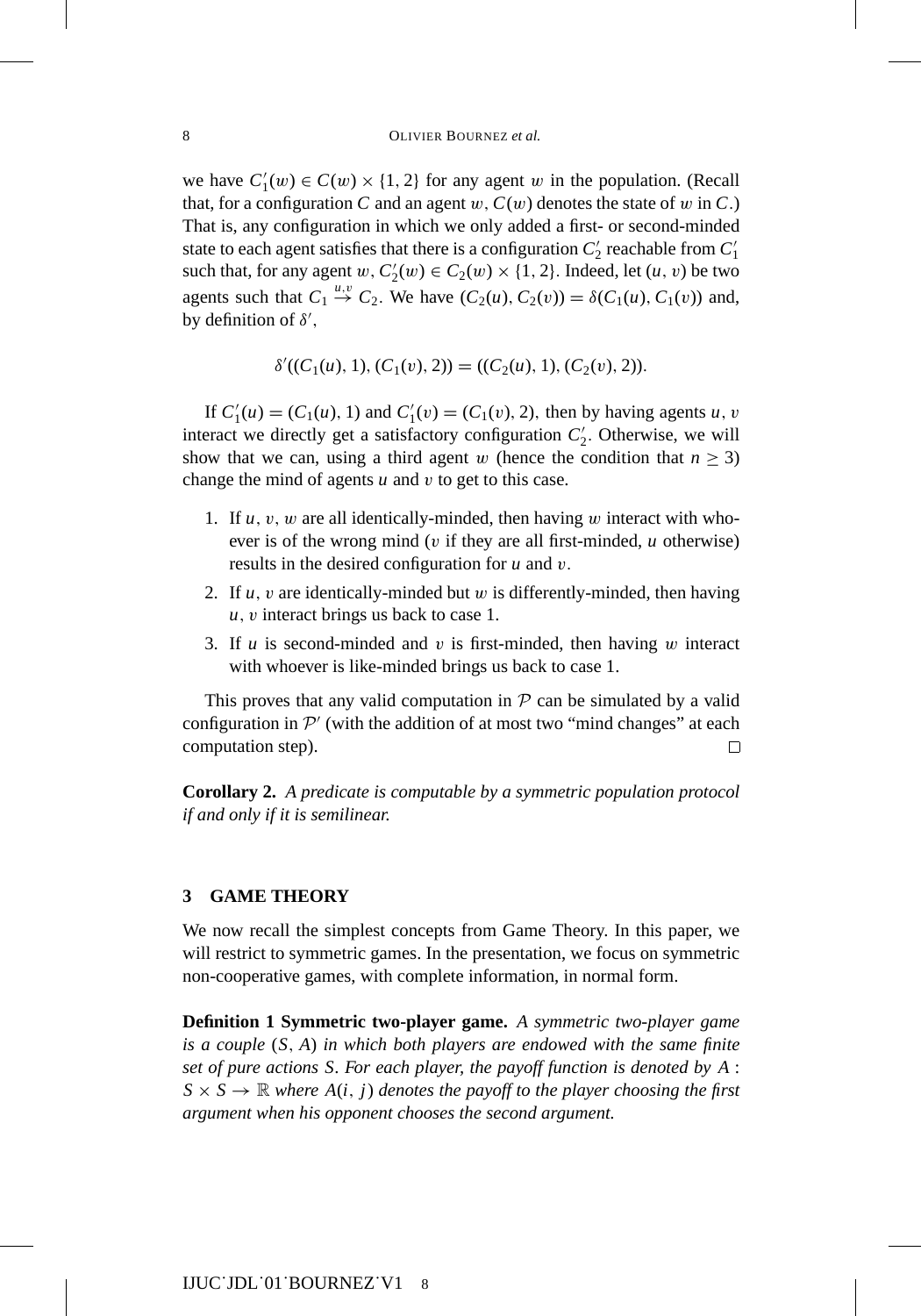In the remainder of this paper, the payoff function is viewed as the payoff matrix. With some abuse of notation,  $A_{i,j}$  denotes the payoff to the player choosing the first argument when his opponent chooses the second argument.

**Example 1 Prisoner's dilemma.** *The* prisoner's dilemma *game is a couple*  $(S, A)$  *where*  $S = \{C, D\}$  *and the matrix A is as follows :* 

| Opponent |     |                                                  |
|----------|-----|--------------------------------------------------|
| $C$      | $D$ |                                                  |
| Player   | $C$ | $\begin{bmatrix} 1 & -3 \\ 3 & -1 \end{bmatrix}$ |

We will also introduce some game theory concepts: best response and Nash equilibrium.

**Definition 2 Best reponse.** *Let G be a symmetric two-player game* (*S*, *A*)*.*

A strategy  $x \in S$  is said to be a best response to strategy  $y \in S$ , denoted *by*  $x \in BR(y)$  *if for all strategies*  $z \in S$ *, we have* 

$$
A_{z,y} \le A_{x,y} \tag{1}
$$

A strategy  $x \in S$  is said to be a best response to strategy y among *those different from x'*, *denoted by*  $x \in BR_{\neq x'}(y)$  *if for all strategies*  $z \in S \setminus \{x'\}$ *, we have* 

$$
A_{z,y} \le A_{x,y} \tag{2}
$$

*Given some strategy*  $x' \in \text{Strat}(I)$ *, a strategy*  $x \in \text{Strat}(I)$  *for all strategies*  $z \in \text{Strat}(I), z \neq x'.$ 

**Example 2 Prisoner's dilemma.**  $BR(C) = BR(D) = D$ ,  $BR_{\neq D}(D) = C$ .

**Definition 3 Pure Nash equilibrium.** *Let G be a symmetric two-player game* (*S*, *A*)*. A pair* (*x*, *y*) *is a* (pure) Nash equilibrium *if*  $x \in BR(y)$  *and*  $y \in BR(x)$ .

In other words, two strategies  $(x, y)$  form a Nash equilibrium if in that state, no player has a unilateral interest to deviate from it. Note that a pure Nash equilibrium does not always exist.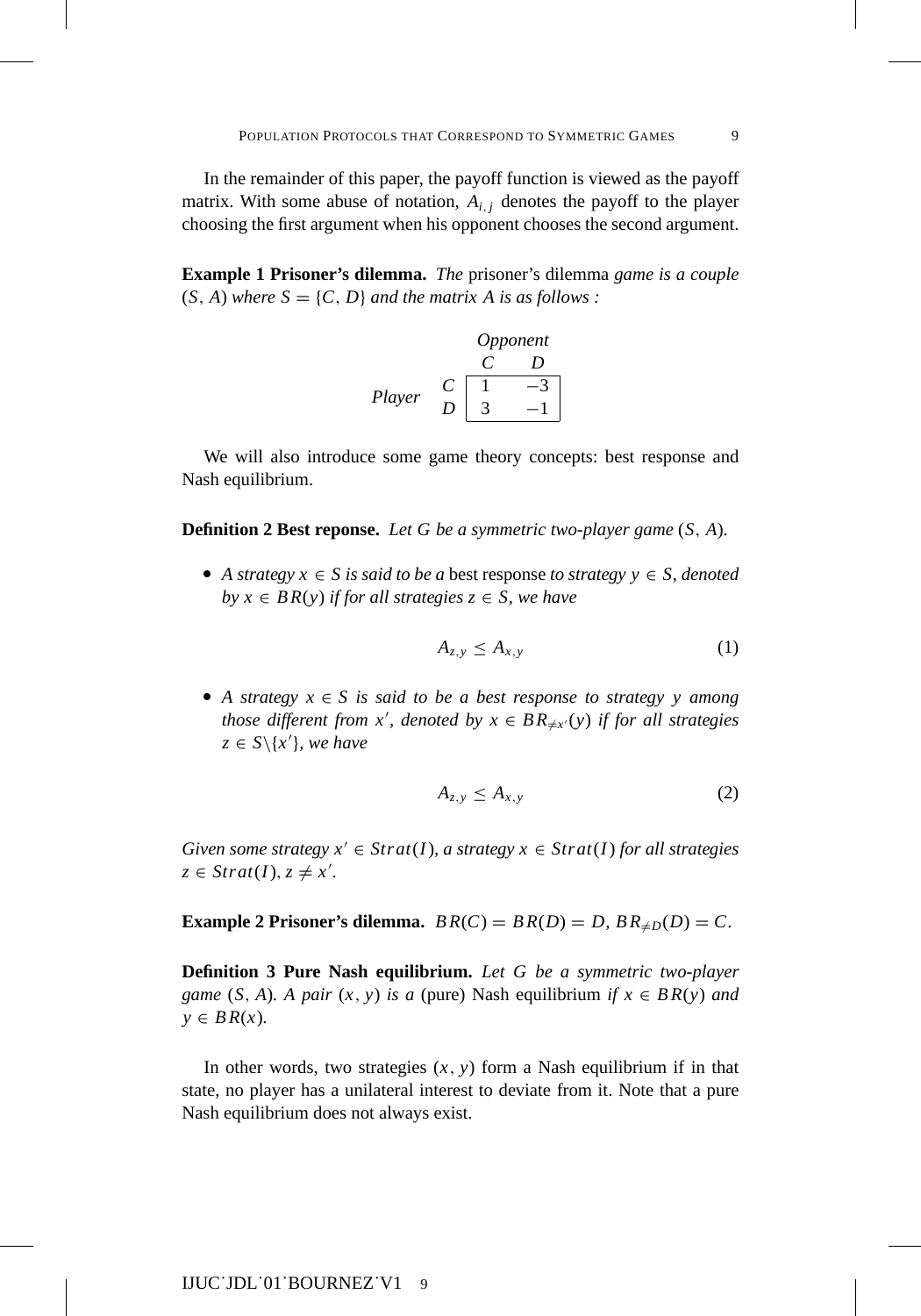**Example 3 Prisoner's dilemma.** *Since*  $BR(C) = D$  *and*  $BR(D) = D$ , (*D*, *D*) *is the unique pure Nash equilibrium. In it, each player has score* −1*. The well-known paradox is that if they had played* (*C*,*C*) *(cooperation) they would have had score* 1*. The social optimum* (*C*,*C*)*, is different from the equilibrium that is reached by rational players* (*D*, *D*)*, since in any other state, each player fears that the adversary plays D.*

**Repeating Games** In this paper, we consider that the players play the same game again and again. After each game, they can decide to change or not their strategy. They do not have any memory about their previous games nor their past strategies.

Repeating *k* times the same game, is equivalent to extending the space of choices into *S<sup>k</sup>*: player *I* (respectively *II*) chooses his or her action  $x(t) \in S$ , (resp.  $y(t) \in S$ )) at time *t* for  $t = 1, 2, \dots, k$ . Hence, this is equivalent to a two-player game with  $n^k$  choices for players, where *n* is the cardinality of *S*. To avoid confusion, we will call *actions* the choices  $x(t)$ ,  $y(t)$  of each player at time *t*, and *strategies* the sequences  $X = x(1), \dots, x(k)$  and  $Y =$  $y(1), \dots, y(k)$ , that is to say the strategies for the global game.

**Behaviors** In practice, player *I* (respectively *I I*) has to solve the following problem at each time *t*: given the history of the game up to now, that is to say  $X_{t-1} = x(1), \dots, x(t-1)$  and  $Y_{t-1} = y(1), \dots, y(t-1)$  what should player *I* (resp. *II*) play at time *t*? In other words, how to choose  $x(t) \in S$ ? (resp.  $y(t) \in S$ ?). It is natural to assume that this is given by some behavior rules:

$$
x(t) = f(X_{t-1}, Y_{t-1})
$$
 and  $y(t) = g(X_{t-1}, Y_{t-1})$ 

for some particular functions *f* and *g*.

**The Specific Case of the Prisoner's Dilemma** The question of the best behavior rule to use for the prisoner's dilemma gave birth to an important literature. In particular, after the book [9], that describes the results of tournaments of behavior rules for the iterated prisoner's dilemma, and that argues that there exists a best behavior rule called *TIT-FOR-TAT*. This consists in cooperating at the first step, and then do the same thing as the adversary at subsequent times.

Among possible behaviors there is *PAVLOV* behavior: in the iterated prisoner's dilemma, a player cooperates if and only if both players opted for the same alternative in the previous move. This name [9, 24, 28] stems from the fact that this strategy embodies an almost reflex-like response to the payoff: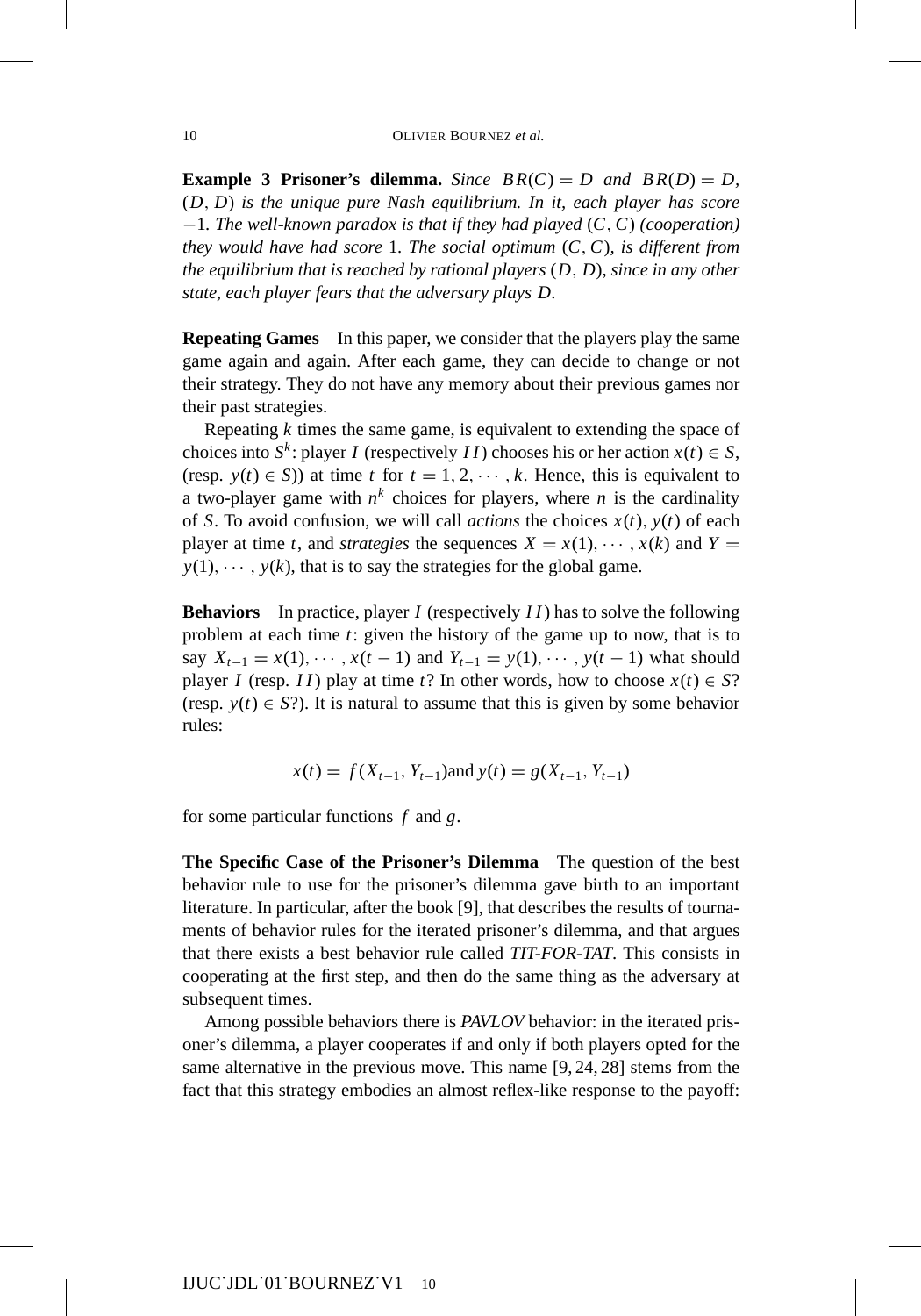it repeats its former move if it was rewarded by 1 or 3 points, but switches behavior if it was punished by receiving only  $-1$  or  $-3$  points. We refer to [28] for a study of this strategy in the spirit of Axelrod's tournaments.

The *PAVLOV* behavior can also be termed *WIN-STAY, LOSE-SHIFT* since if the play on the previous round results in a success, then the agent plays the same strategy on the next round. Alternatively, if the play resulted in a failure the agent switches to another action [9, 28].

**Example 4 Prisoner's dilemma.** *If players i and j play the prisoner's dilemma having a PAVLOV behavior, then it is easy to see that this corresponds to executing the following rules:*

$$
\begin{cases}\nCC & \to & CC \\
CD & \to & DD \\
DC & \to & DD \\
DD & \to & CC.\n\end{cases}
$$
\n(3)

*PAVLOV* behavior is Markovian: a behavior *f* is *Markovian*, if  $f(X_{t-1}, Y_{t-1})$  depends only on  $x(t-1)$  and  $y(t-1)$ . From such a behavior, it is easy to obtain a distributed dynamic. For example, let's follow [17], for the prisoner's dilemma.

There are several works on the prisoner's dilemma dynamic. In these studies, the interactions between players correspond to a connected graph  $G = (V, E)$ , with *N* vertices corresponding to players and with edges representing interaction. An instantaneous configuration of the system is given by an action of  $\{C, D\}^N$ , that is to say by the state *C* or *D* of each vertex. At each time  $t$ , one chooses randomly and uniformly one edge  $(i, j)$  of the graph. At this moment, players *i* and *j* play the prisoner's dilemma with the *PAVLOV* behavior. The goal of these work is to answer the following question: what is the final state reached by the system? Several results about the time of convergence towards this stable state can be found in [17], and [18], for rings, and complete graphs.

What is interesting in this example is that it shows how to go from a game, and a behavior to a distributed dynamic on a graph, and in particular to a population protocol when the graph is the complete graph.

## **4 FROM GAMES TO POPULATION PROTOCOLS**

In the spirit of the previous discussion, to any symmetric game, we can associate a population protocol as follows.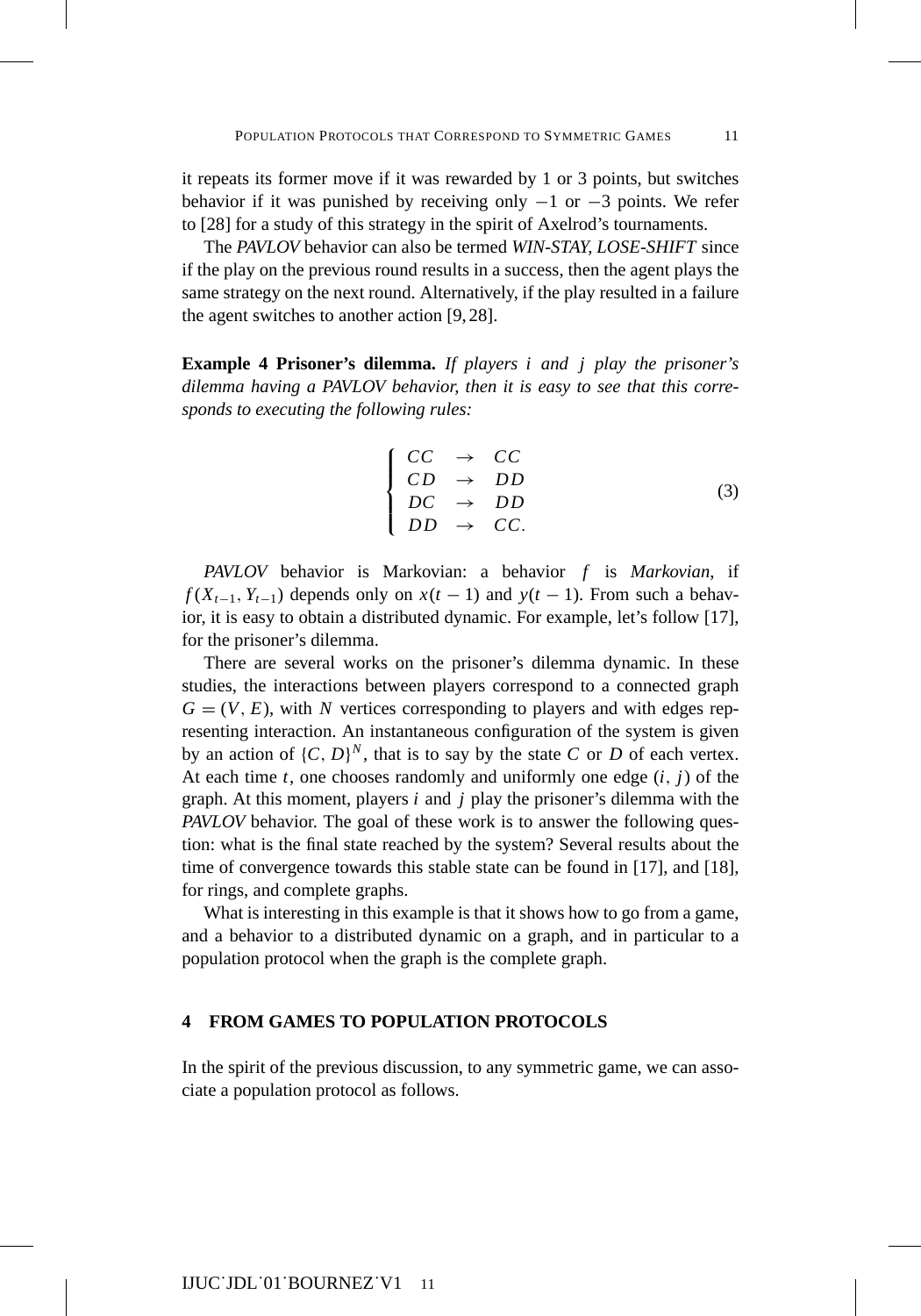**Definition 4 Associating a Protocol to a Game.** *Let* (*S*, *A*) *be a symmetric two-player game where S (resp. A) is a set of actions (resp. the payoff matrix). Let*  $\Delta$  *be some threshold.* 

*The protocol associated to the game is a population protocol whose set of states is Q, where Q* = *S is the set of strategies of the game, and whose transition rules* δ *are given as follows:*

$$
(q_1,q_2,q_1',q_2')\in\delta
$$

*where*

- $q'_1 = q_1$  when  $A_{q_1,q_2} \ge \Delta$
- $\bullet$  *q*<sup>1</sup><sub>1</sub> ∈ *BR*(*q*<sub>2</sub>) *when A*<sub>*q*<sub>1</sub>,*q*<sub>2</sub> < ∆</sub>

*and*

• 
$$
q'_2 = q_2
$$
 when  $A_{q_2,q_1} \ge \Delta$ 

 $q'_2 \in BR(q_1)$  when  $A_{q_2,q_1} < \Delta$ ,

**Remark 1.** By subtracting  $\Delta$  from each entry of the payoff matrix A, we get *a new game, to which the same population protocol is associated when the satisfaction threshold is considered to be* 0*. Therefore we can assume without loss of generality that*  $\Delta = 0$ *. We will do so from now on.* 

This definition corresponds to the direct adaptation of Definition 1 from [12] to symmetric games. A population protocol obtained from a game as above must be *symmetric*. Indeed, whenever  $(q_1, q_2, q'_1, q'_2) \in \delta$ , one has  $(q_2, q_1, q'_2, q'_1) \in \delta.$ 

**Definition 5 Deterministic Pavlovian population protocol..** *A population protocol is said to be* deterministically *obtained from a game as per Definition 4 if the best responses of the game are assumed to be unique, that is, if for any strategy q*1, *B R*(*q*1) *is reduced to a singleton. Indeed, the rules obtained from such a game are deterministic: for all q*1, *q*2*, there is a unique q* <sup>1</sup> *and a unique*  $q'_2$  *such that*  $(q_1, q_2, q'_1, q'_2) \in \delta$ *.* 

**Definition 6 symmetric Pavlovian Population Protocol.** *A symmetric* Pavlovian *population protocol is a population protocol that can be obtained deterministically from a game as per Definition 4.*

**Theorem 2.** *There is no symmetric Pavlovian protocol that computes the threshold predicate* [ $x.\sigma \geq 3$ ], which is true when there are at least 3 occur*rences of input symbol* σ *in the input x.*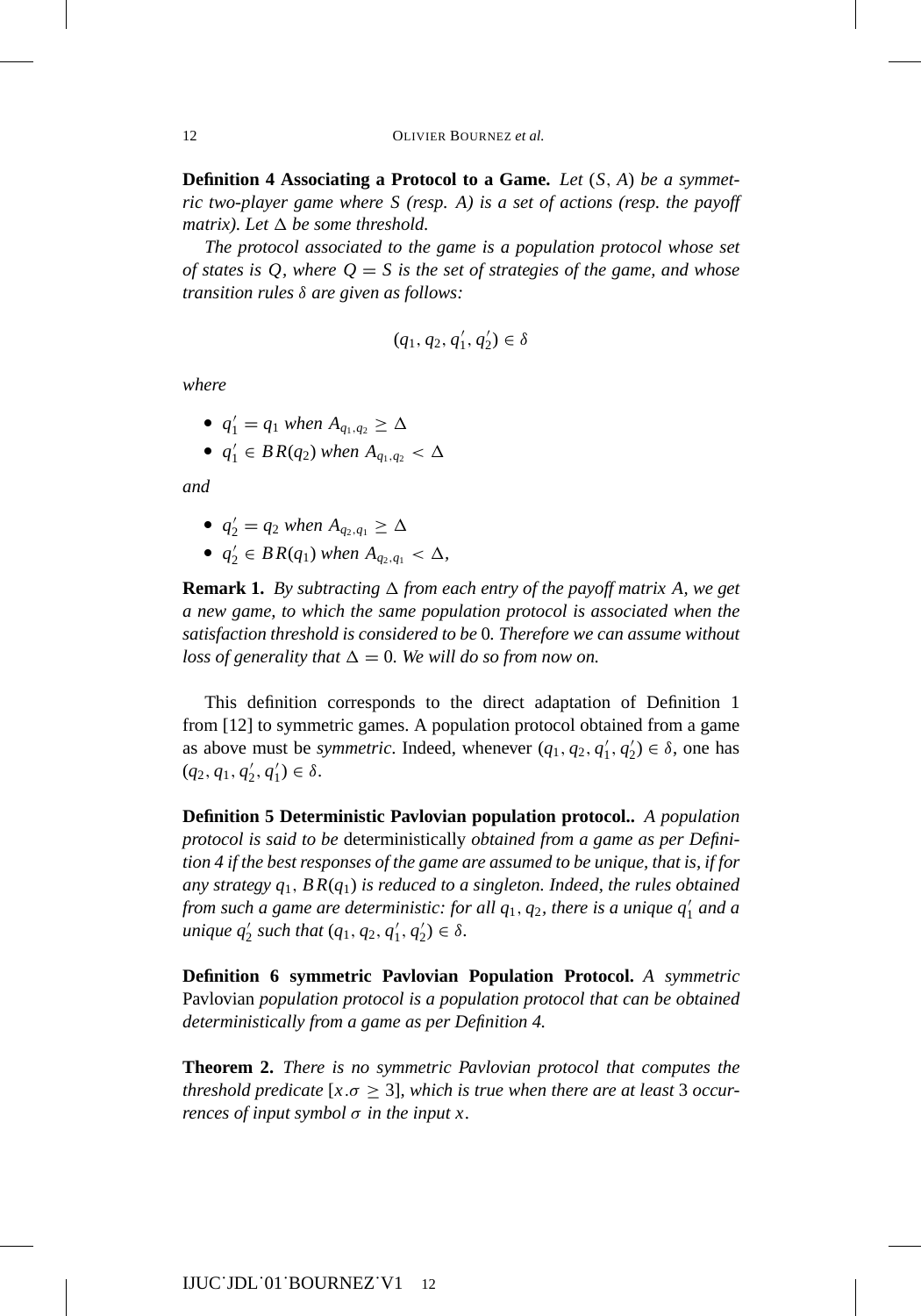*Proof.* The proof is by contradiction. Assume that there exists such a symmetric Pavlovian protocol  $P$ . Without loss of generality, we may assume that  $\Sigma = \{0, \sigma\}$  is a subset of the set of states Q. Let A be the payoff matrix from a symmetric game associated with this protocol. In keeping with a previous remark, we may assume without loss of generality that  $\Delta = 0$  is the gain threshold for the *PAVLOV* behaviour corresponding to P. We will derive a contradiction by showing that  $P$  cannot possibly distinguish between the inputs  $x_3 = {\sigma, \sigma}$  and  $x_4 = {\sigma, \sigma, \sigma, \sigma}$ .

Since the protocol is symmetric, for any  $q \in Q$ , the rule  $qq \rightarrow q'q''$ , is such that  $q' = q''$ , that is to say of the form  $qq \rightarrow q'q'$ . Let us consider the sequence of rules such that  $\sigma \sigma \rightarrow q_1 q_1 \rightarrow q_2 q_2 \rightarrow \cdots \rightarrow q_k q_k \rightarrow \cdots$ where  $\sigma$ ,  $q_1q_2$ ,  $q_3$ ,...,  $q_k \in Q$ . Since Q is finite, there exist two distinct integers *k* and  $\ell$  such that  $q_k = q_\ell$  and  $k < \ell$ .

The case  $k + 1 = \ell$  is not possible. Indeed, we would have the rule  $q_kq_k \to q_kq_k$ . Then, consider the inputs  $x_3 = {\sigma, \sigma}$  and  $x_4 = {\sigma, \sigma, \sigma, \sigma}$ . *x*<sub>4</sub> must be accepted. From *x*<sub>4</sub> there is a derivation  $x_4 \rightarrow \{q_1, q_1, \sigma, \sigma\} \rightarrow$  ${q_1, q_1, q_1q_1} \rightarrow * {q_k, q_k, q_k}$ . This latter configuration is terminal from the above rule. Since  $x_4$  must be accepted, we must have  $\omega(q_k) = 1$ . However, from  $x_3$  there is a derivation  $x_3 \rightarrow \{q_1, q_1\} \rightarrow^* \{q_k, q_k\}$ , where the last configuration is also terminal. We reach a contradiction, since the output of this last configuration would be  $\omega(q_k) = 1$ , whereas  $x_3$  must be rejected. Hence,  $k + 1 < \ell$ , and  $q_k q_k \to q_{k+1} q_{k+1} \to \cdots \to q_\ell q_\ell = q_k q_k$ . Let *T* be the set of states  $T = \{q_i : k \le i \le \ell\}$ . Since  $q_i q_i \rightarrow q_{i+1} q_{i+1}$  is among the rules, by definition of Pavlovian behaviour, we have  $q_{i+1} = BR(q_i)$ .

Let us discuss the rules

$$
q_i q_j \to q'_i q'_j \tag{4}
$$

for  $(q_i, q_j) \in T^2$ . There are two possibilities for the value of  $q'_i$ :

$$
q'_{i} = \begin{cases} q'_{i} = q_{i} \text{ if } A_{q_{i}q_{j}} \geq 0\\ q'_{i} = BR(q_{j}) = q_{j+1} \text{ otherwise.} \end{cases}
$$

In any case, the value of  $q_i$  is in  $T$ . Symmetrically, we have two possibilities for  $q'_j$ , all of them in *T*. Hence, all rules of the form (4) preserve *T*: we have  $q'_{i}, q'_{j} \in T$ , as soon as  $q_{i}, q_{j} \in T$ .

Similarly to what we did in the case  $k + 1 = \ell$ , there is a derivation

$$
x_4 \to \{q_1, q_1, \sigma, \sigma\} \to \{q_1, q_1, q_1q_1\} \to^* \{q_k, q_k, q_k, q_k\}.
$$

From the last configuration, by the previous remark, the state of all agents will be in  $T$ . Since  $x_4$  must be accepted, ultimately all agents will be in states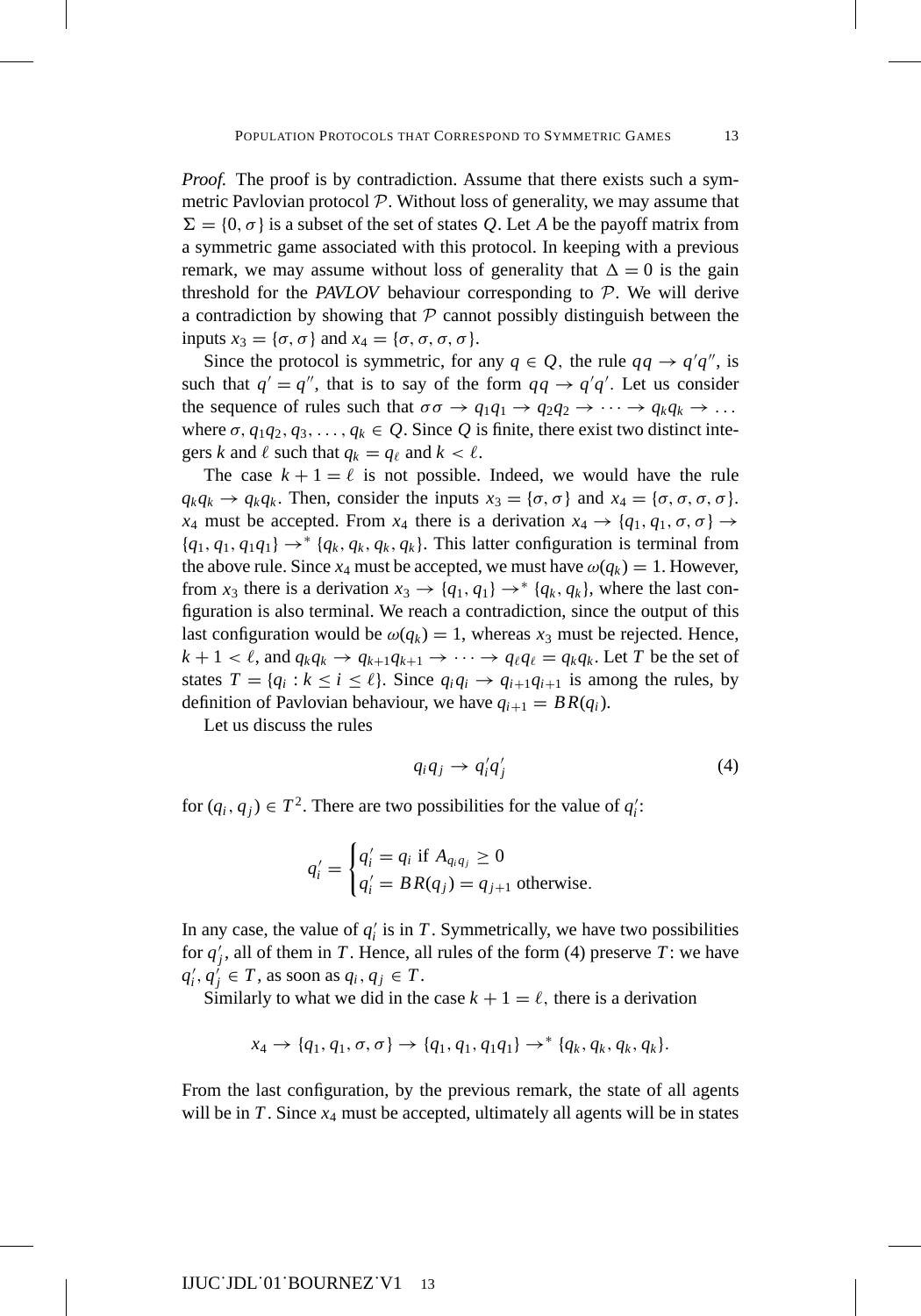that belong to *T* and such that their image by  $\omega$  is 1. Consider now  $x_3$ . There is a derivation

$$
x_3 \rightarrow \{q_1, q_1\} \rightarrow^* \{q_k, q_k\}
$$

that will go through all configurations  $\{q_i q_i\}$ , for all  $q_i \in T$ . This cannot eventually stabilize to elements whose image by  $\omega$  is 0, because some of the elements of *T* have image 1 by  $\omega$ , and hence  $x_3$  is not accepted. This yields the desired contradiction.  $\Box$ 

**Remark 2.** *We can also prove, using a similar proof, that there is no symmetric Pavlovian protocol that computes the threshold predicate*  $[x.\sigma \geq 2k+1]$ *for*  $k > 2$  *if we use two populations of respective size* 2*k and*  $2k + 1$ *.* 

**Remark 3.** *No similar proof seems possible for exclusive pavlovian population protocols (to be defined in next section).*

## **5 EXCLUSIVE PAVLOVIAN POPULATION PROTOCOLS**

We denote by  $BR_{\neq x'}(y)$  the set of best responses to strategy y, different from strategy  $x$ . Similarly to what was done in Definition 4, we can then define an *Exclusive Pavlovian Protocol* to be a Protocol obtained from a game by following the *Exclusive PAVLOV* behaviour instead of the traditional *PAVLOV* behaviour.

**Definition 7 Exclusive Pavlovian Protocol.** *Let* (*S*, *A*) *be a symmetric game and let*  $\Delta$  *be some threshold. A protocol exclusively associated to the game is a population protocol whose set of states is*  $Q = S$  the set of strategies of the *game, and whose transition rules*  $\delta$  *are given by:*  $(q_1, q_2, q'_1, q'_2) \in \delta$  *if and only if*

$$
q'_1 = \begin{cases} q_1 \text{ if } A_{q_1,q_2} \geq \Delta \\ x \in BR_{\neq q_1}(q_2) \text{ otherwise,} \end{cases}
$$

$$
q'_2 = \begin{cases} q_2 \text{ if } B_{q_2,q_1} \geq \Delta \\ x \in BR_{\neq q_2}(q_1) \text{ otherwise.} \end{cases}
$$

*An exclusive Pavlovian protocol is a population protocol exclusively and deterministically associated to a symmetric game.*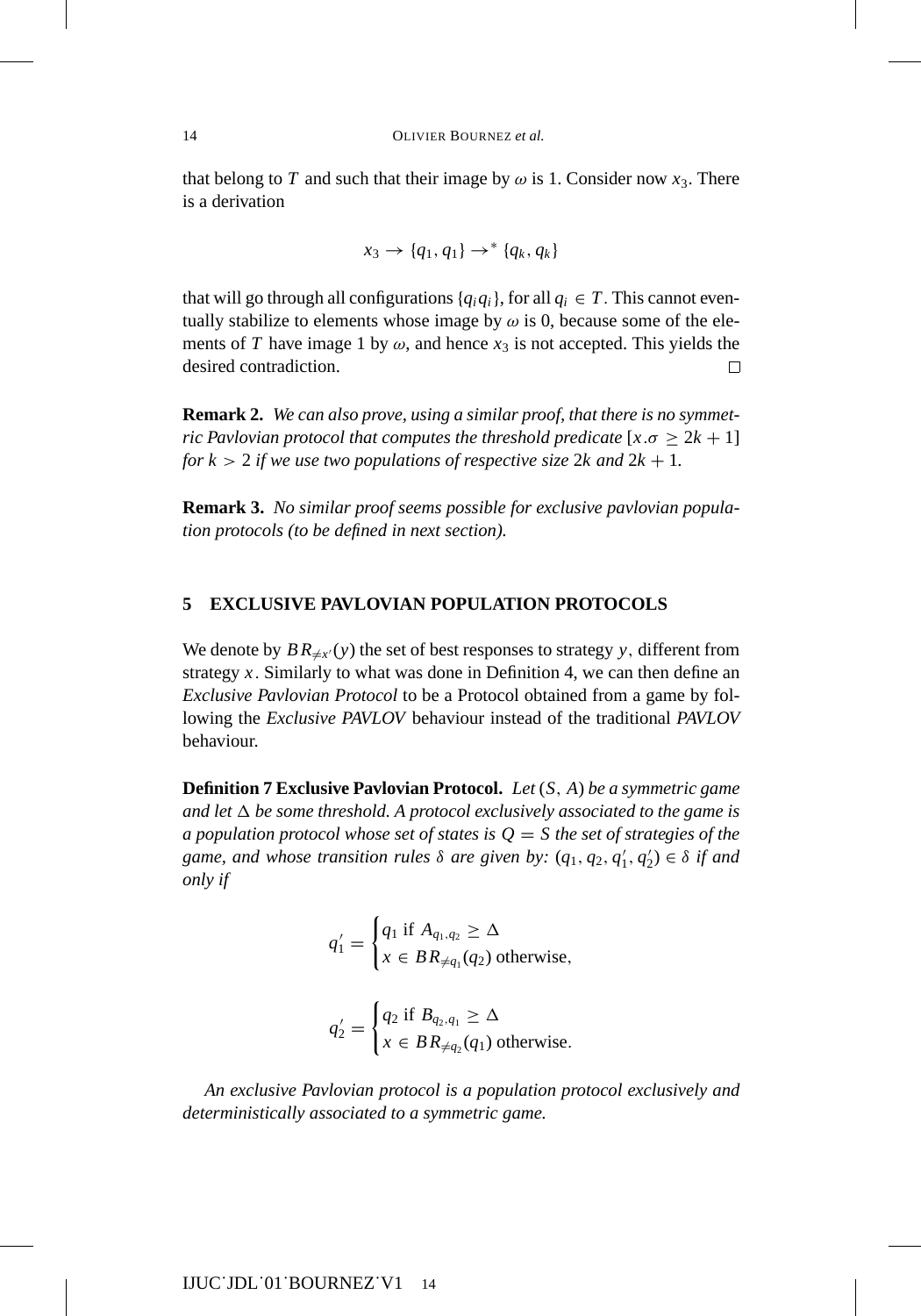Note that Definition 7 only differs from Definition 4 by the use of exclusive Best Responses  $BR_{\neq q}$  instead of BR. Again, we may assume without loss of generality that the satisfaction threshold  $\Delta$  is 0 and will do so in the rest of this paper.

## **6 SOME SIMPLE EXCLUSIVE PAVLOVIAN PROTOCOLS**

We now discuss the computational power of exclusive Pavlovian population protocols. We start with an easy consideration.

**Theorem 3.** *Any symmetric deterministic* 2*-state population protocol is exclusive Pavlovian.*

*Proof.* Consider a deterministic symmetric 2-state population protocol. Note  $Q = \{+, -\}$  its set of states. Its transition function can be written as follows:

$$
\begin{cases}\n++ & \to \alpha_{++}\alpha_{++} \\
+- & \to \alpha_{+-}\alpha_{-+} \\
-+ & \to \alpha_{-+}\alpha_{+-} \\
-- & \to \alpha_{--}\alpha_{--}\n\end{cases} \tag{5}
$$

for some  $\alpha_{++}, \alpha_{+-}, \alpha_{-+}, \alpha_{--}$ .

This corresponds to the symmetric game given by the following pay-off matrix *A*

Opponent

\n
$$
+ \quad -
$$
\nPlayer

\n
$$
+ \quad \beta_{++} \quad \beta_{+-}
$$
\n
$$
- \quad \beta_{-+} \quad \beta_{--}
$$

where for all  $q_1, q_2 \in \{+, -\},\$ 

- $\beta_{q_1q_2} = 1$  if  $\alpha_{q_1q_2} = q_1$ ,
- $\beta_{q_1q_2} = -1$  otherwise.

To prove this, we just need to notice that :

if  $\alpha_{q_1q_2} = q_1$ , the first agent keeps its state. With  $\beta_{q_1q_2} = 1$ ,  $A_{q_1,q_2} \ge 0$ , so the first agent will keep its state.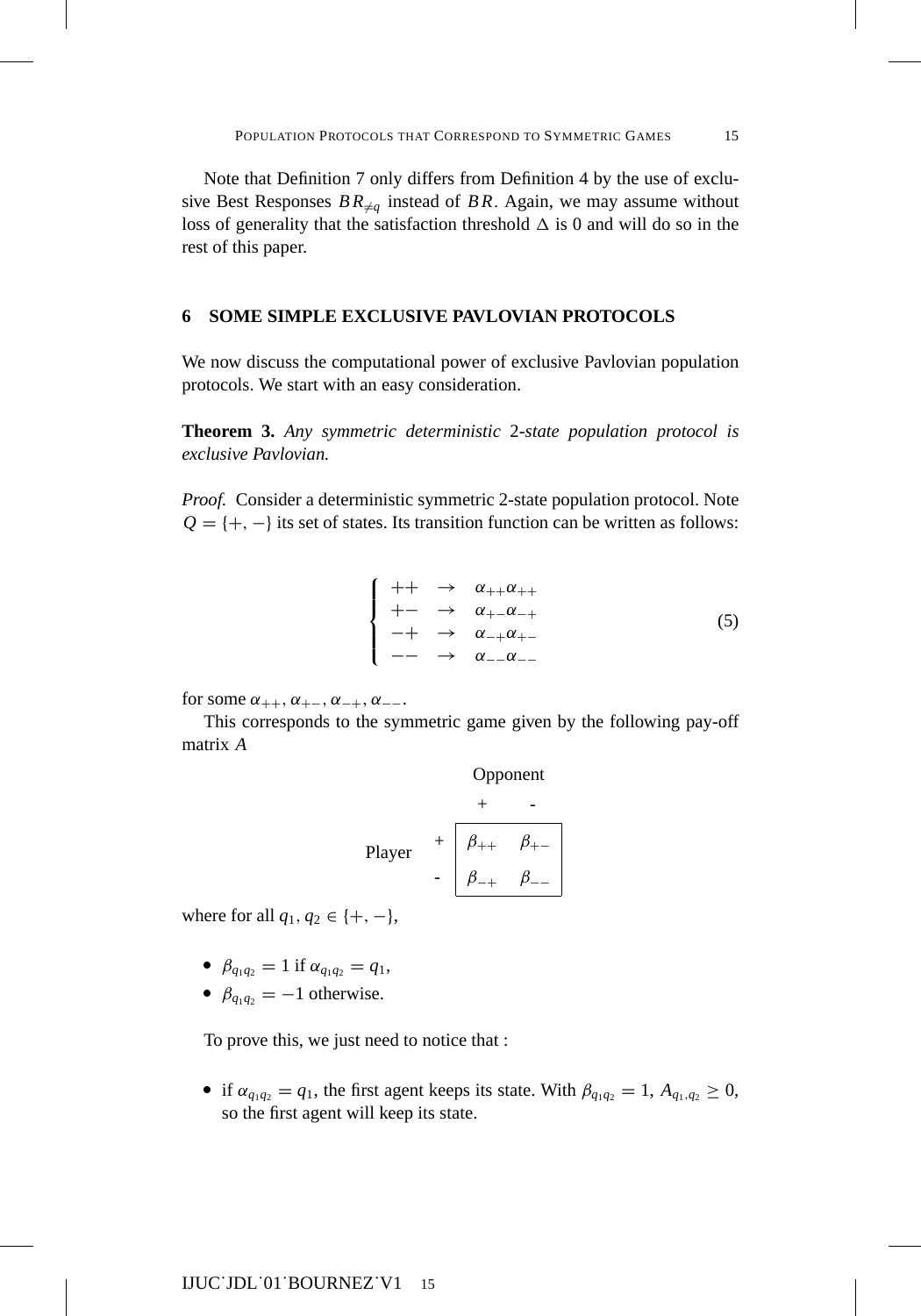if  $\alpha_{q_1q_2} = q_2$ , the first agent switches its state. With  $\beta_{q_1q_2} = -1$ ,  $A_{q_1,q_2}$  < 0, so the first agent will chose  $BR_{\neq q_1}(q_2)$ . Because there are only 2 states, the agent's new state with our exclusive Pavlovian protocol will be the same that the one with the original symmetric protocol.

The proof is enough for the second agent because the protocols are symmetric.

 $\Box$ 

Unfortunately, not all rules correspond to a game.

**Proposition 2.** *Some symmetric population protocols are not Pavlovian.*

*Proof.* Consider for example a deterministic 3-state population protocol with set of states  $Q = \{q_0, q_1, q_2\}$  and a joint transition function  $\delta$  such that  $\delta_1(q_0, q_0) = q_1, \delta_1(q_1, q_0) = q_2, \delta_1(q_2, q_0) = q_0.$ 

Assume by contradiction that there exists a 2-player game corresponding to this 3-state population protocol. Consider its payoff matrix *A*. Let  $A_{q_0,q_0} =$  $\beta_0$ ,  $A_{q_1,q_0} = \beta_1$ ,  $A_{q_2,q_0} = \beta_2$ . We must have  $\beta_0$ ,  $\beta_1$ ,  $\beta_2 < 0$  since all agents that interact with an agent in state  $q_0$  must change their state. Now, since  $q_0$  changes to  $q_1$ ,  $q_1$  must be a strictly better response to  $q_0$  than  $q_2$ : hence, we must have  $\beta_1 > \beta_2$ . In a similar way, since  $q_1$  changes to  $q_2$ , we must have  $\beta_2 > \beta_0$ , and since  $q_2$  changes to  $q_0$ , we must have  $\beta_0 > \beta_1$ . From  $\beta_1 > \beta_2 > \beta_0$  we reach a contradiction.  $\Box$ 

This indeed motivates the following study, where we discuss which problems admit a Pavlovian solution.

## **6.1 Basic Protocols**

**Proposition 3.** *There is an exclusive Pavlovian protocol that computes the logical O R (resp. AN D) of input bits.*

*Proof.* Consider the following protocol to compute *O R*,

$$
\begin{cases}\n01 \to 11 \\
10 \to 11 \\
00 \to 00 \\
11 \to 11\n\end{cases}
$$
\n(6)

and the following protocol to compute *AND*,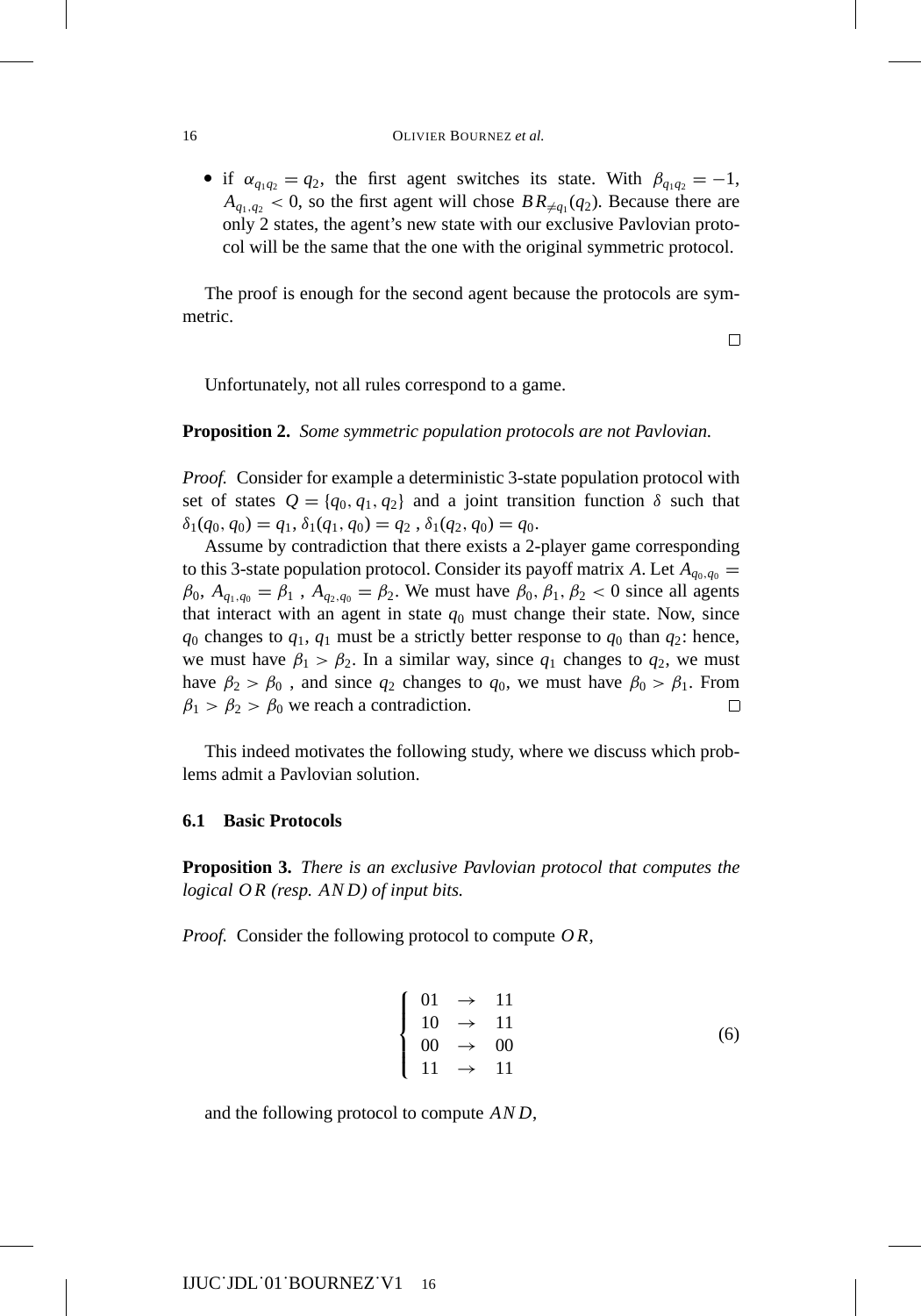$$
\begin{cases}\n01 \to 00 \\
10 \to 00 \\
00 \to 00 \\
11 \to 11\n\end{cases}
$$
\n(7)

Since they are both deterministic 2-state population protocols, they are Pavlovian.  $\Box$ 

**Remark 4.** *Notice that O R (respectively AN D) protocol corresponds to the predicate*  $[x.1 > 1]$  *(resp.*  $[x.0 = 0]$ *), where* x *is the input.* A *simple change of notation yields a protocol to compute*  $[x.\sigma \ge 1]$  *and*  $[x.\sigma = 0]$  *for any input symbol* σ*.*

**Remark 5.** *All previous protocols are "naturally broadcasting" i.e., eventually all agents agree on some (the correct) value. With previous definitions (which are the classical ones for population protocols), the following protocol does not compute the X O R or input bits, or equivalently does not compute predicate*  $[x.1 \equiv 1 \pmod{2}$ *.* 

$$
\begin{cases}\n01 \to 01 \\
10 \to 10 \\
00 \to 00 \\
11 \to 00\n\end{cases}
$$
\n(8)

*With this protocol, the answer is not eventually known by all the agents. Even if this protocol might look good, you can notice that if*  $[x.1 \equiv$ 0 (*mod* 2)], all agents finish in the state 0, so  $\omega(0) = 0$ . If [x, 1  $\equiv 1 \pmod{2}$ ], *at some point, then all agents but one will be in state 0 (the last one being in state 1). Even if*  $\omega(1) = 1$ *, this configuration does not have an output.* 

*It computes the X O R in a weaker form i.e., eventually, all agents will be in state* 0*, if the X O R of input bits is* 0*, or eventually only one agent will be in state* 1*, if the X O R of input bits is* 1*.*

**Proposition 4.** *There is an exclusive Pavlovian protocol that computes the threshold predicate* [ $x.\sigma \geq 2$ ], which is true when there are at least 2 occur*rences of input symbol* σ *in the input x.*

*Proof.* The following protocol is a solution taking

- $\Sigma = \{0, \sigma\}, Q = \{0, \sigma, 2\},\$
- $\omega(0) = \omega(\sigma) = 0,$
- $\omega(2) = 1.$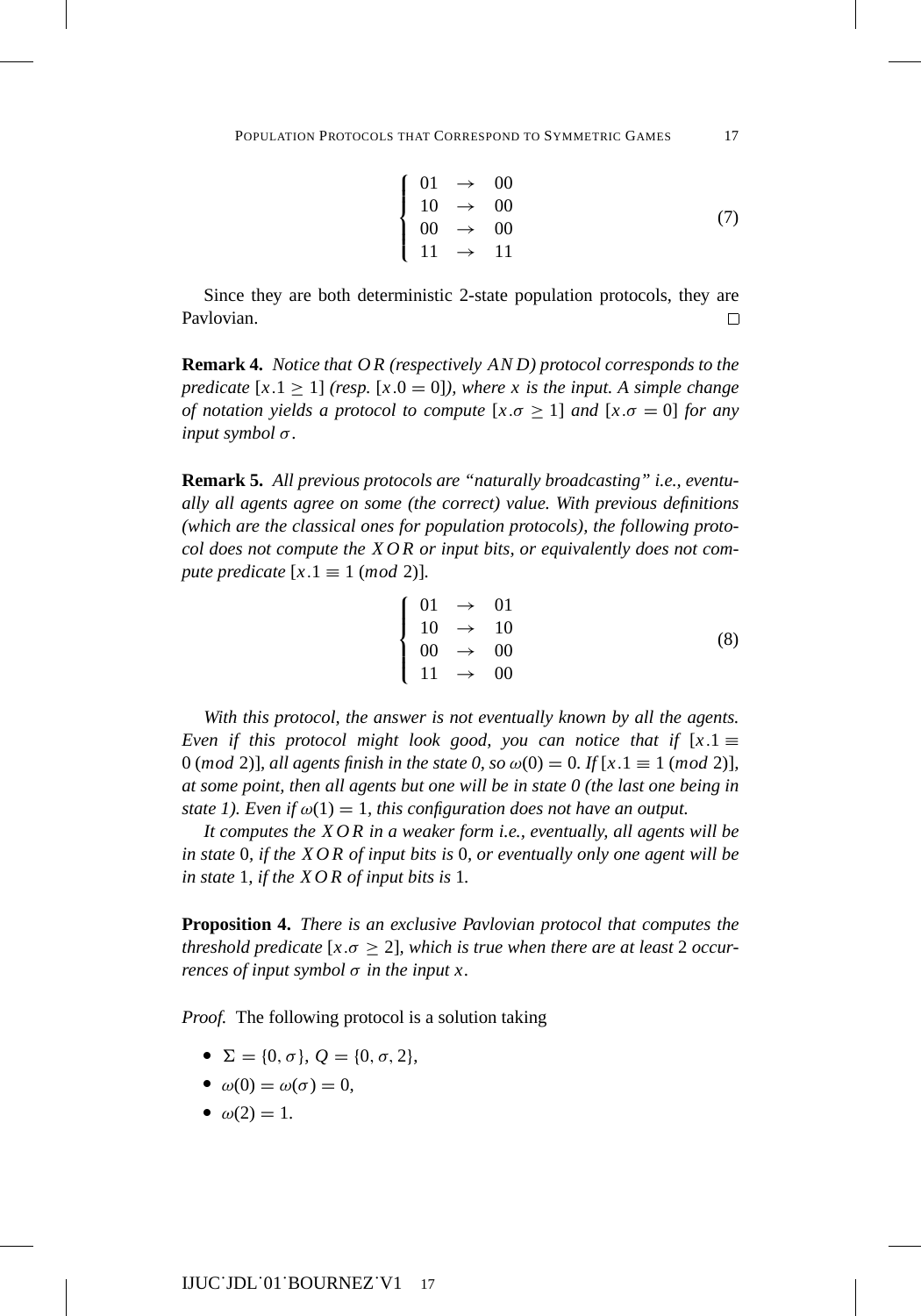$\sqrt{ }$ 

 $<sub>1</sub>$ </sub>

 $<sub>1</sub>$ </sub>

$$
00 \rightarrow 00
$$
  
\n
$$
0\sigma \rightarrow 0\sigma
$$
  
\n
$$
\sigma 0 \rightarrow \sigma 0
$$
  
\n
$$
02 \rightarrow 22
$$
  
\n
$$
20 \rightarrow 22
$$
  
\n
$$
\sigma \sigma \rightarrow 22
$$
  
\n
$$
2\sigma \rightarrow 22
$$
  
\n
$$
2\sigma \rightarrow 22
$$
  
\n
$$
22 \rightarrow 22
$$
  
\n(9)

Indeed, if there are at least two  $\sigma$ , then by fairness and by the rule  $\sigma \sigma \rightarrow 22$ , then they will ultimately be changed into two 2s. Then 2s will turn all other agents into 2s. Now, this is the only way to create a 2.

This is a Pavlovian protocol since it corresponds to the following payoff matrix.

|        |                | Opponent       |   |   |
|--------|----------------|----------------|---|---|
|        |                | 0              | σ | 2 |
| Player | $\overline{0}$ | 0              | 0 |   |
|        | $\sigma$       | $\overline{0}$ |   |   |
|        | 2              |                |   |   |

 $\Box$ 

## **7 SOME NOT SO SIMPLE PAVLOVIAN PROTOCOLS**

## **7.1 Some Structural Properties on Pavlovian Rules**

We are now going to describe some not so simple Pavlovian protocols. Before doing so, and in order to help to prove that a given set of rules is Pavlovian, without building explicitly possibly intricate matrices, we start with some structural properties on Pavlovian protocols.

**Proposition 5.** *Consider a set of rules. For all rules*  $ax \rightarrow a'x'$ *, we denote*  $\delta_a(x) = x'$  and  $\delta_x(a) = a'$ .

*Let*  $Stable(a) = \{x \in Q | \delta_a(x) = x\}.$ 

*Then the set of rules is deterministic Pavlovian iff there exists a function max* :  $Q \rightarrow Q$  *such that*  $\forall a \in Q$ *:* 

- $\blacktriangleright$  *Stable*(*a*)  $\neq \emptyset$  *implies that max*(*a*)  $\in$  *Stable*(*a*)
- $\forall b \notin Stable(a), b \neq max(a) \text{ implies } \delta_a(b) = max(a).$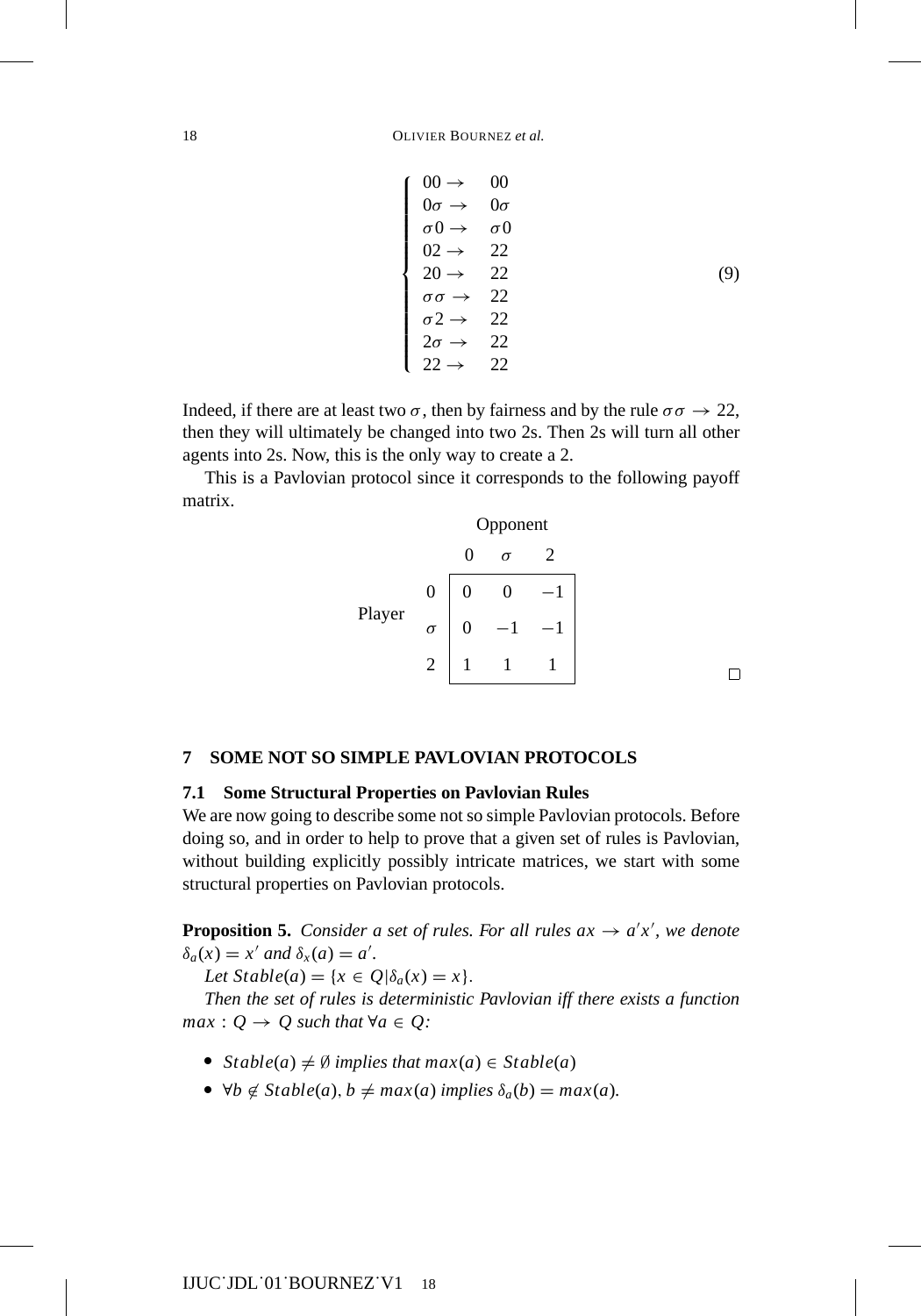*Proof.* First, we consider a Pavlovian population protocol *P* obtained from corresponding matrix A. For each state  $a$  in  $Q$ , let  $q$  be the best response to strategy *a* for matrix *A* (i.e  $q = BR(a)$ ). We set  $max(a) = q$ , i.e. max corresponds to *B R*.

If *Stable*(*a*) is not empty, then there exists some *b* such that  $ab \rightarrow$  $a''b$ . By Definition 4, we have  $M_{b,a} \geq 0$ .  $M_{BR(a),a} \geq M_{b,a} \geq 0$ , so  $BR(a) =$  $max(a) \in Stable(a).$ 

Let  $b \notin Stable(a), b \neq max(a)$ . We have  $A_{b,a} < 0$  (otherwise,  $b \in$ *Stable*(*a*)). We focus on the rule  $ab \rightarrow a''b'$ .  $A_{b,a} < 0$  implies  $b' \neq b$ . We have  $b' = BR_{\neq b}(a)$ . Because  $b \neq max(a), b \neq BR(a)$ , so  $BR_{\neq b}(a)$ *BR(a)*. We deduce that  $\delta_a(b) = max(a)$ .

The function *max* with the restrictions exists.

Conversely, consider a population protocol *P* satisfying the properties of the proposition. All rules  $ab \to a'b'$  are such that  $\delta_a(b) = b'$  and  $\delta_b(a) = a'$ . We focus on the construction of a two-player game having the corresponding matrix *A*.

- If  $Stable(a) = Q$ , then  $\forall x \in Q$ ,  $A_{x,a} = 0$ .
- If  $Stable(a) = \emptyset$ , then we have  $A_{max(a),a} = -1$  and  $A_{\delta_a(max(a)),a} = -2$ . Moreover,  $A_{x,a} = -3$  for each state *x* except  $max(a), \delta_a(max(a))$ .
- If  $\emptyset \subset$  *Stable*(*a*)  $\subset Q$  then the value  $A_{x,a}$  of each element *x* depends on the set *Stable*(*a*) and *max*(*a*).
	- $A_{max(a),a} = 1.$
	- $\overline{P}$  − If *x* ∈ *Stable*(*a*) and if *x*  $\neq max(a)$ , then  $A_{x,a} = 0$ .

 $-$  If  $x \notin$  *Stable*(*a*), then  $A_{x,a} = -1$ .

It is easy to see that this game describes all rules of *P*. So, *P* is a Pavlovian population Protocol.  $\Box$ 

**Remark 6.** *As a consequence, a protocol can be given by describing for any state a:*

- *1. the set Stable*(*a*)*,*
- 2. the value of  $max(a)$ ,
- *3.* and whenever  $Stable(a) = \emptyset$ , the value of  $\delta_a(max(a))$ .

*Note that if Stable*(*a*) *is not*  $\emptyset$ *, then*  $\delta_a$ (*max*(*a*)) = *max*(*a*) *otherwise*  $\delta_a(max(a)) \neq max(a)$ .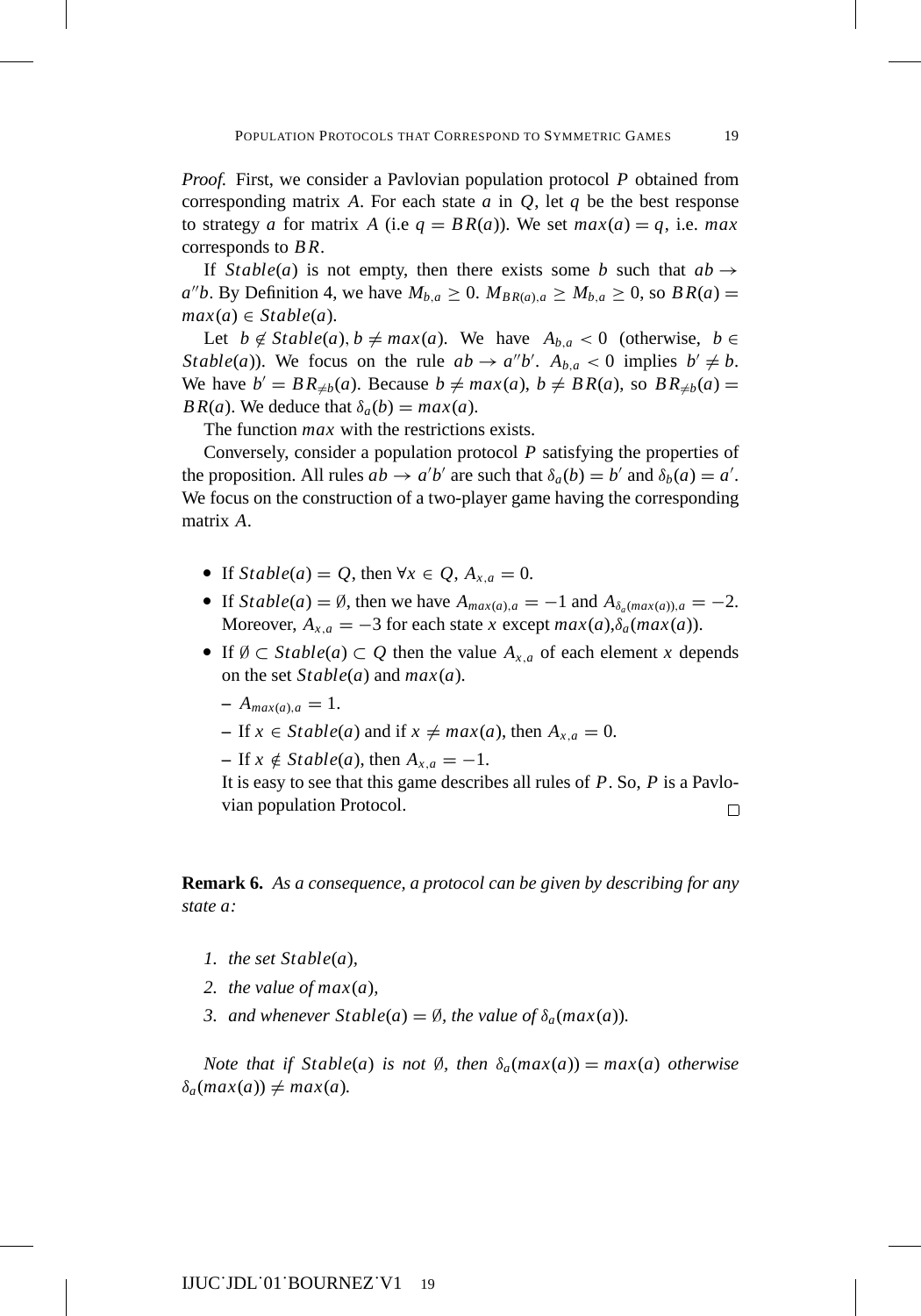## **7.2 Counting up to 3**

We provide a logical characterization of rules that correspond to Pavlovian protocols.

**Proposition 6.** *There is an exclusive Pavlovian protocol that computes the threshold predicate* [ $x.\sigma \geq 3$ ], which is true when there are at least 3 occur*rences of input symbol* σ *in the input x.*

*Proof.* We give a population protocol that computes the threshold predicate  $[x.\sigma \geq 3]$ :

 $Q = \{0, 1, 2_+, 2_-, X, Y, \top\}.$ 

 $0<sup>0</sup>$ 

- $\sum = \{x, y\}.$
- $\iota(x) = 1, \iota(y) = 0.$
- $\omega = 1_{\{\top\}}.$
- with interaction rules defined as follow :

| ∪∪→∪∪<br>$01\rightarrow 01$<br>$02_{+} \rightarrow 2_{-}0$<br>$02 \rightarrow 2+0$<br>$0X \rightarrow 0X$<br>$0Y \rightarrow 0Y$<br>$0T \rightarrow T T$ | $11\rightarrow 2_{+}2_{+}$<br>$12_{+} \rightarrow 2-2_{+}$<br>$12 \rightarrow 2 + 2$<br>$1X \rightarrow \top X$<br>$1Y \rightarrow \top Y$<br>$1T \rightarrow T T$ | $2+2+3-2-2$<br>$2+2-7+YX$<br>$2+X \rightarrow T2-$<br>$2 + Y \rightarrow T2$<br>$2_{+}\top\rightarrow2_{+}2_{-}$ | $2 - 2 - 2 + 2 +$<br>$2 - X \rightarrow 72 +$<br>$2 - Y \rightarrow T2_+$<br>$2-\mathsf{T}\rightarrow 2-2_+$ |
|----------------------------------------------------------------------------------------------------------------------------------------------------------|--------------------------------------------------------------------------------------------------------------------------------------------------------------------|------------------------------------------------------------------------------------------------------------------|--------------------------------------------------------------------------------------------------------------|
| $XX \rightarrow \top \top$<br>$XY \rightarrow XY$<br>$X\top \rightarrow \top \top$                                                                       | $YY \rightarrow \top \top$<br>$Y \top \rightarrow \top \top$                                                                                                       | <b>TT→TT</b>                                                                                                     |                                                                                                              |

We now show that the protocol is Pavlovian. Therefore, we will prove that it computes the threshold predicate  $[x.\sigma \geq 3]$ .

Now, this protocol is Pavlovian as it corresponds to the following payoff matrix :

|        |                  | pponent           |                   |         |      |          |    |  |
|--------|------------------|-------------------|-------------------|---------|------|----------|----|--|
|        |                  | 0                 | 1                 | $2_{+}$ |      | x        |    |  |
|        | 0                |                   |                   | $-3$    | $-3$ | $\theta$ |    |  |
|        | 1                |                   | $-1$              | $-3$    | $-3$ | $-1$     |    |  |
|        | $2_{+}$          | -1                | 1                 | $-3$    | $-1$ | -1       |    |  |
| Player | $2_{-}$          | ÷                 | 0                 | $-1$    | $-3$ | -1       | -1 |  |
|        | $\boldsymbol{X}$ | 0                 | 0                 | $-2$    | $-3$ | $-1$     | 0  |  |
|        |                  | 0                 | 0                 | $-3$    | $-2$ | 0        |    |  |
|        |                  | $\mathbf{\Omega}$ | $\mathbf{\Omega}$ | $-3$    | $-3$ |          |    |  |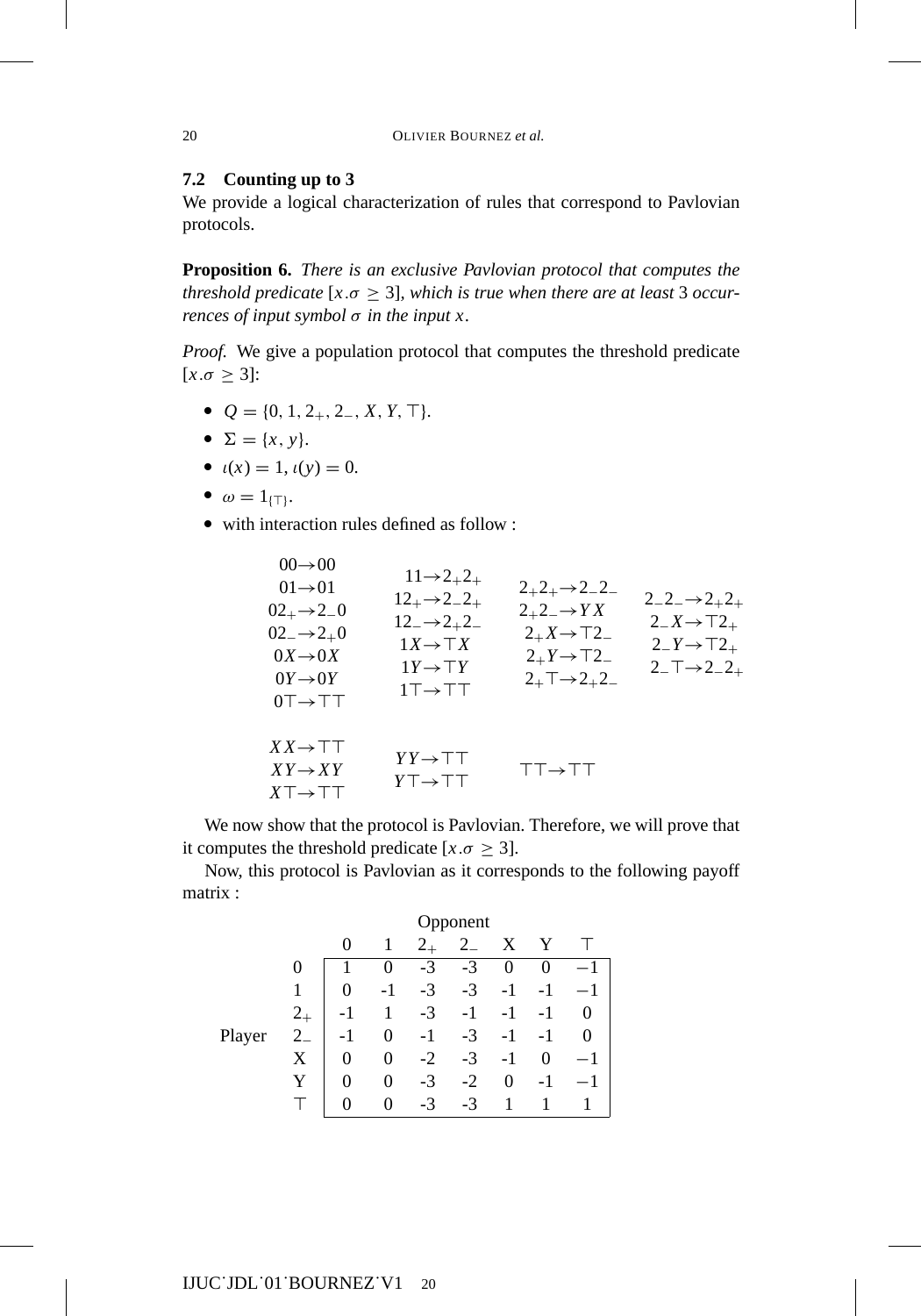As said in the previous remark, it can be described by the parameters *Stable*(*a*),  $max(a)$ ,  $\delta_a(max(a))$  for each state *a*:

| $\mathfrak{a}$   | Stable(a)                    | max(a)  | $\delta_a(max(a))$ |
|------------------|------------------------------|---------|--------------------|
| $\Omega$         | $\{0, 1, X, Y, \top\}$       |         |                    |
|                  | $\{0, 2_+, 2-, X, Y, \top\}$ | $2_{+}$ | $2_{+}$            |
| $2_{+}$          |                              | $2_{-}$ | X                  |
| $2_{-}$          |                              | $2_{+}$ |                    |
| $\boldsymbol{X}$ | $\{0, Y, \top\}$             |         |                    |
| Y                | $\{0, X, \top\}$             |         |                    |
|                  | $\{2_+, 2_-, \top\}$         |         |                    |

Now, we prove that this Pavlovian protocol computes the threshold predicate  $[x.\sigma \ge 3]$  using the number of occurrences of input symbol  $\sigma$ .

If there is no occurrence of input symbol  $\sigma$  in the input *x*, then the starting configuration is  $(0, 0)$ . In this case, no interaction allows agents to change their state. This argument can be also applied for the case where there is one occurrence of input symbol  $\sigma$  in the input *x*: the starting configuration is  $(1)(0...0).$ 

Now we consider the case where there are two occurrences of input symbol  $\sigma$  in the input *x*. If the number of agents is 2, then, after the first interaction, the system switches between two configurations  $(2_{+}2_{+})$  and  $(2_{-}2_{-})$ . Otherwise, i.e. if there are three or more agents in the population, then Figure 7.2 shows the graph of possible configurations (where  $\bar{0}$  designates an arbitrary number of agents in state 0) and the possibility to switch from one configuration to another. All possible interactions in any of these configurations not shown in Figure 7.2 leave the configuration unchanged. Thus, in any reachable configuration from the initial  $11\overline{0}$  configuration, all agents agree on output 0.

Finally, we consider the case where there are at least three occurrences of input symbol  $\sigma$  in the input *x*. First of all, the number of the agents being in state 0 never increases, so there are always, in any reachable configuration, at least three elements in  $\{1, 2_+, 2_-, X, Y, \top\}$ . Additionally, no agent can go to state 1 from any other given state. The principle of the proof of correctness is as follows: we will prove that from any configuration with at least three agents with states in  $\{1, 2_+, 2_-, X, Y, \top\}$ , there is a sequence of interactions increasing the number of agents in state  $\top$  by at least one. This in turn means that, by iterating on such sequences, we can construct a sequence which leads us to a configuration where all agents are in state  $\top$ , which is a stable configuration in which everyone agrees on the correct output. The fairness hypothesis then ensures that any valid computation eventually leads to this configuration which will conclude the proof.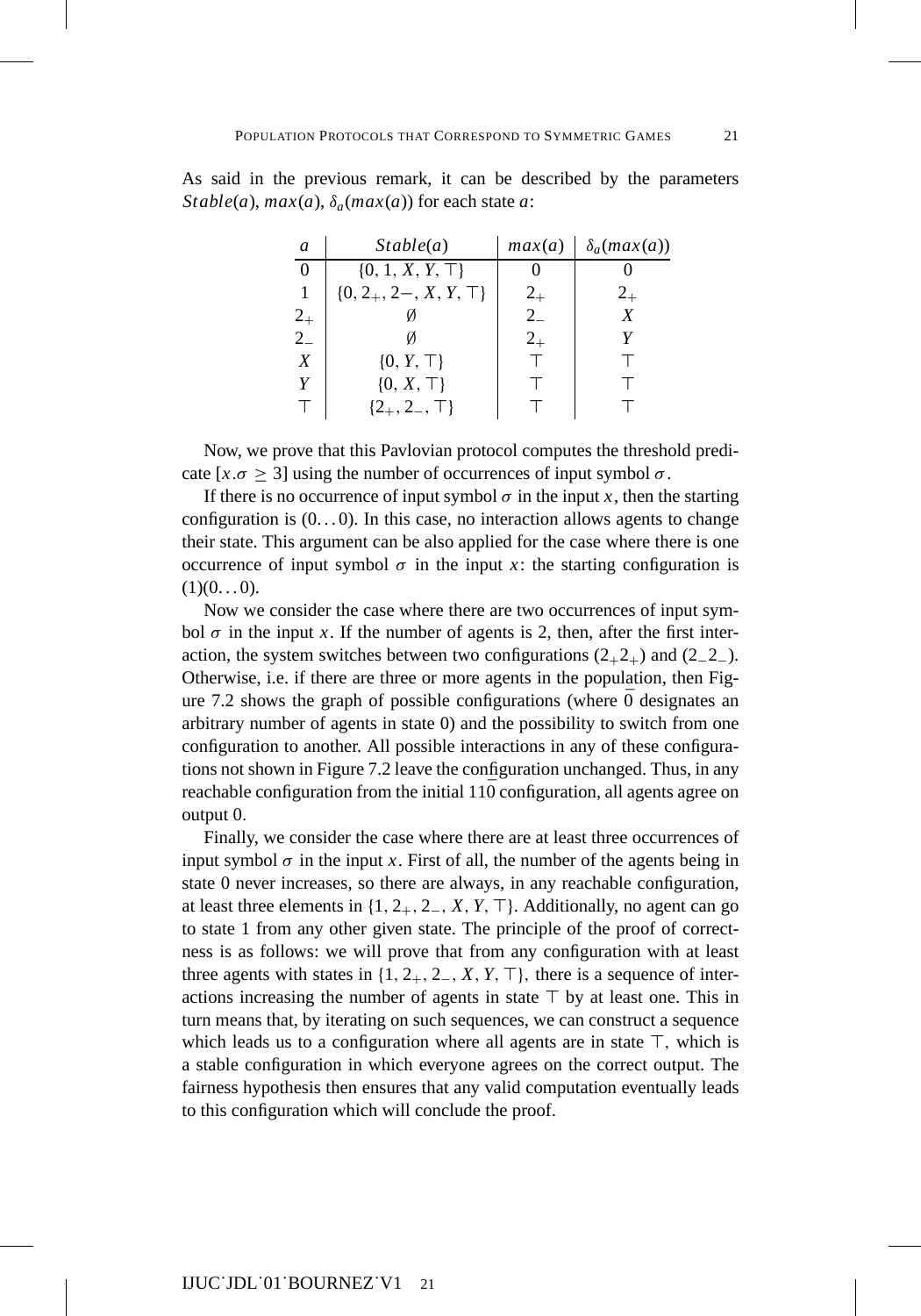

Graph of configurations for two occurrences of symbol  $\sigma$  in the input.

So, let us prove that from any configuration with at least three agents with states in  $\{1, 2_+, 2_-, X, Y, \top\}$ , there exists a series of interaction between those three agents which will increase the number of agents in state  $\top$ by one. First let us consider the case where three agents are in states in {1, 2+, 2−, *X*, *Y* }. We will show that we can turn one of these agents to state T. If two of these agents are in state 1, the rule  $11 \rightarrow 2_{+}2_{+}$  guarantees that we can have at least two agents with states in  $\{2_+, 2_-, X, Y\}$  which we will assume from now on.

If three agents are in states *X* or *Y* , then at least two are in the same state. Thus, by transition rule  $XX \to \top \top$  or  $YY \to \top \top$ , a  $\top$  can appear. If this is not the case, then at least one agent has a state *s* in {1, 2+, 2−}. If there is another agent in state  $s' \in \{X, Y\}$ , the interaction between *s* and *s'* creates a Т.

The final case is when all agents have states in  $\{1, 2_+, 2_-\}$  (recall that at least two are in states  $2_+$  or  $2_-$ ). Then the remaining possible configurations, and their derivations are as follow where  $i \in \{+, -\}$  (the underlined pairs interact):

- $\longrightarrow$   $\frac{12_i2_i}{\longrightarrow}$   $\frac{2_i2_i2_i}{\longrightarrow}$   $\frac{XY2_i}{\longrightarrow}$   $XT2_i$
- $\rightarrow$  12<sub>+</sub>2<sub>−</sub> → <u>1*XY*</u> →  $\top XY$
- $\longrightarrow$   $2_i 2_i 2_i \rightarrow 2_i 2_i 2_i \rightarrow 2_i XY \rightarrow \top 2_i Y$
- $\rightarrow 2_i 2_i 2_{\bar{i}} \rightarrow 2_i X Y \rightarrow \top 2_{\bar{i}} Y$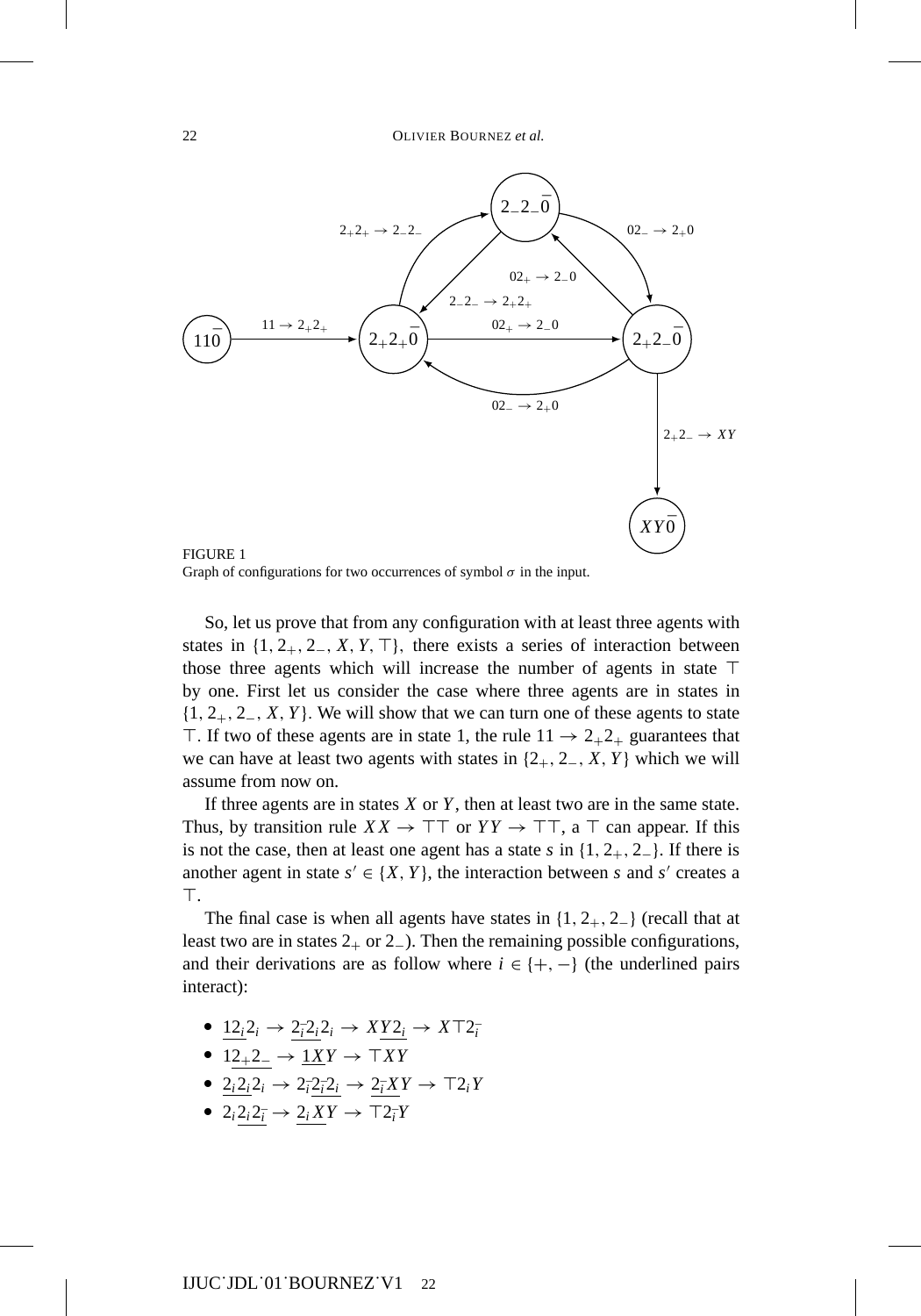In any case, we can bring one of the three agents to state  $\top$ . Thus if there are at least three agents in states  $\{1, 2_+, 2_-, X, Y\}$ , then we can increase the number of agents in state  $\top$  by at least one.

If there are at most two agents in states  $\{1, 2_+, 2_-, X, Y\}$ , then there is necessarily at least one agent in state  $\top$ , because at least three agents are in non-0 states. If one of the agents in states  $\{1, 2_+, 2_-, X, Y\}$  is actually in state 1 (resp. *X* and *Y*) then, by pairing it with the agent in state  $\top$ , it will be converted to  $\top$ . This again increases the number of agents in state  $\top$  by one.

Otherwise, if exactly two agents are in states  $\{2_+, 2_-\}$  and at least one agent is in state  $\top$ , then one of the following sequences of interactions will increase the number of agents in state  $\top$  by at least one.

\n- \n
$$
2 + 2 + \overline{1} \rightarrow 2 + 2 + 2 - \rightarrow 2 + YX \rightarrow \overline{12} - X \rightarrow \overline{17} + 2 + 2 + 2 - \overline{1} \rightarrow XY\overline{1} \rightarrow \overline{17} + \overline{17} + \overline{17}
$$
\n
\n

- 
- **2**<sub>−</sub>2<sup>−</sup>  $\rightarrow$  2<sup>−</sup>2<sup>−</sup><sub>2</sub><sup>−</sup>  $\rightarrow$  2<sup>−</sup>*XY*  $\rightarrow$   $\perp$ <sup>2</sup><sup>−</sup>*x*<sup>−</sup>  $\rightarrow$   $\perp$ <sup>−</sup>*T*<sub>−</sub><sup>−</sup>

If only one agent is in state  $2_{+}$  (resp. 2<sub>−</sub>) and every other agent is either in state  $\top$  or in state 0, then there are at least two agents in state  $\top$ . In this case, the following sequence of interactions will increase the number of agents in state  $\top$  by one (the other case is symmetric).

**2**<sub>+</sub>TT → 2<sub>+</sub>2<sub>-</sub>T → → *Y*<u>XT</u> → <u>*Y*T</u>T → TTT

Finally, if no agents are in states  $\{1, 2_+, 2_-, X, Y\}$ , then every agent is in state 0 or  $\top$  with at least three of them being in state  $\top$ . The rule  $0\top \rightarrow \top \top$ then allows us to convert the 0s to  $\top$ .

Thus, from any configuration with at least three non-0 agents, the number of agents in state  $\top$  can be strictly increased which, according to what we said earlier concludes our proof.  $\Box$ 

## **7.3 Majority**

**Proposition 7.** *The majority problem (given some population of input symbols*  $\sigma$  *and*  $\sigma'$ *, determine whether there are more*  $\sigma$  *than*  $\sigma'$ *, i.e.* [*x.* $\sigma \geq x.\sigma'$ ]) *can be solved by an exclusive Pavlovian population protocol.*

*Proof.* We claim that the following protocol outputs 1 if there are more  $\sigma$ than  $\sigma'$  in the initial configuration and 0 otherwise,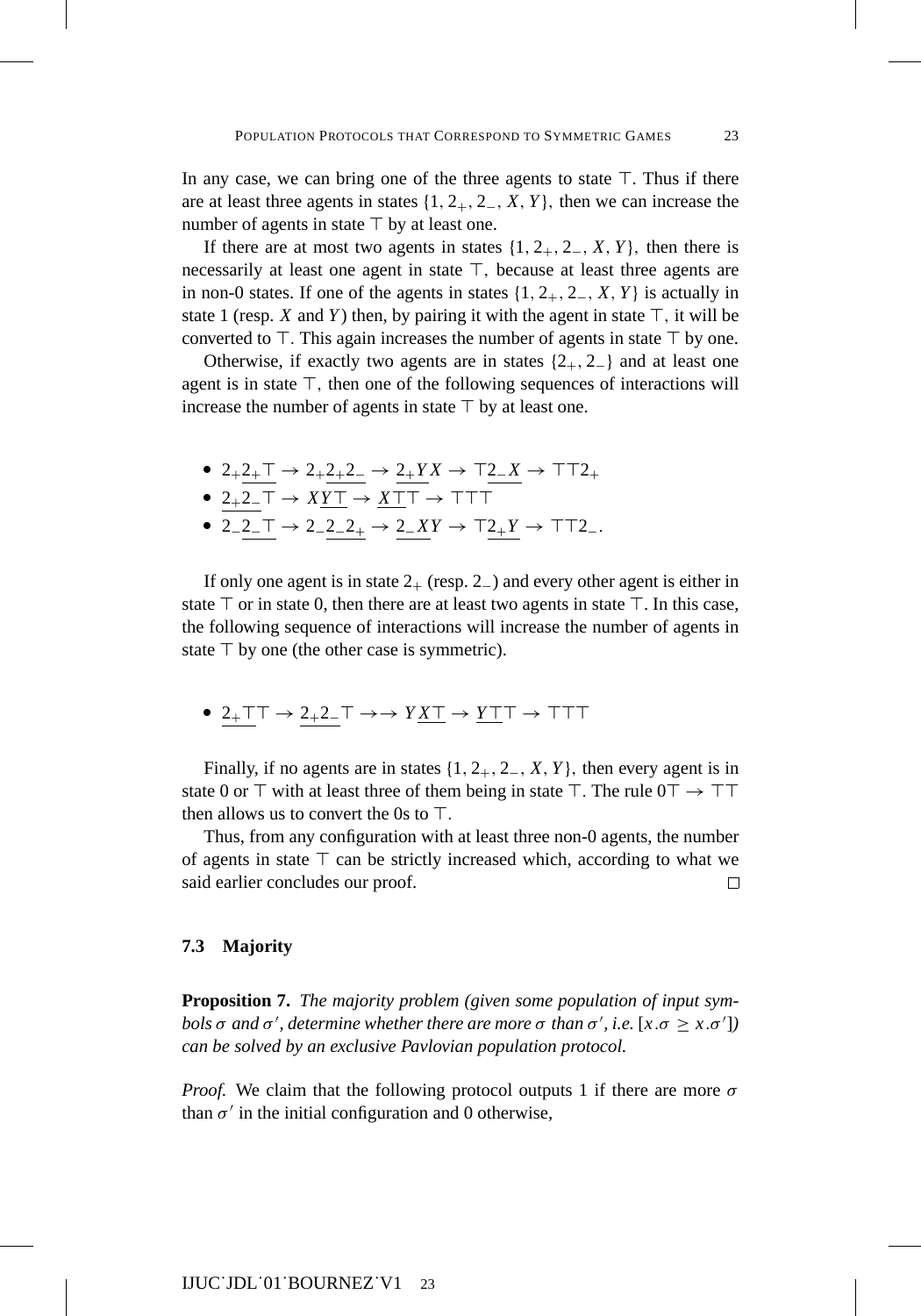$\sqrt{ }$ 

 $<sub>1</sub>$ </sub>

 $<sub>1</sub>$ </sub>

$$
NY \rightarrow YY
$$
  
\n
$$
YN \rightarrow YY
$$
  
\n
$$
N\sigma \rightarrow Y\sigma
$$
  
\n
$$
\sigma N \rightarrow \sigma Y
$$
  
\n
$$
Y\sigma' \rightarrow N\sigma'
$$
  
\n
$$
\sigma'Y \rightarrow \sigma'N
$$
  
\n
$$
\sigma\sigma' \rightarrow NY
$$
  
\n
$$
\sigma'\sigma \rightarrow YN
$$

taking

- $\mathcal{L} = {\sigma, \sigma', P, Q} = {\sigma, \sigma', Y, N},$
- $\omega(\sigma) = \omega(Y) = 1$ ,
- $\omega(\sigma') = \omega(N) = 0.$

In this protocol, the states *Y* and *N* are "neutral" elements for our predicate but they should be understood as *Yes* and *No*. They are the "answers" to the question: are there more 0s than 1s.

This protocol is made such that the numbers of  $\sigma$  and  $\sigma'$  are preserved except when a  $\sigma$  meets a  $\sigma'$ . In that latter case, the two agents are deleted and transformed into a *Y* and a *N*.

If there are initially strictly more  $\sigma$  than  $\sigma'$ , from the fairness condition, each  $\sigma'$  will be paired with a  $\sigma$  and at some point no  $\sigma'$  will left. By fairness and since there is still at least a  $\sigma$ , a configuration containing only  $\sigma$  and *Y* s will be reached. Since in such a configuration, no rule can modify the state of any agent, and since the output is defined and equals to 1 in such a configuration, the protocol is correct in this case

By symmetry, one can show that the protocol outputs 0 if there are initially strictly more  $\sigma'$  than  $\sigma$ .

Assume now that initially, there are exactly the same number of  $\sigma$  and  $\sigma'$ . By fairness, there exists a step when no more agents in the state  $\sigma$  or  $\sigma'$ left. Note that at the moment where the last  $\sigma$  is matched with the last  $\sigma'$ , a *Y* is created. Since this *Y* can be "broadcasted" over the *N*s, in the final configuration all agents are in the state *Y* and thus the output is correct.

This protocol is Pavlovian, since it corresponds to the following payoff matrix.



 $\Box$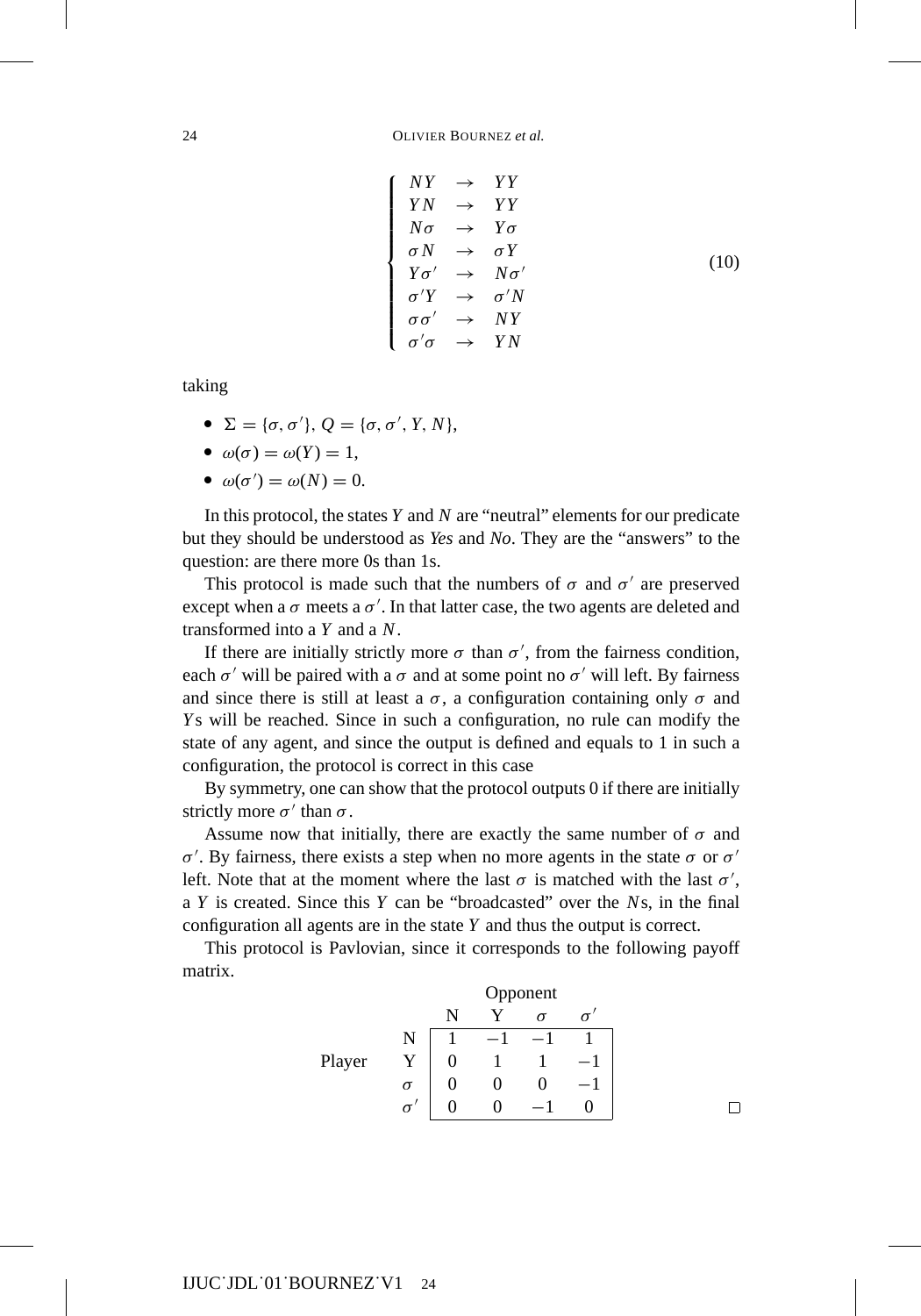## **7.4** Counting up to  $2^k$

This section is devoted to proving the following theorem.

**Theorem 4.** *There is an exclusive Pavlovian protocol that computes the threshold predicate*  $[x.\sigma \geq 2^k]$ *, with the integer*  $k \in \mathbb{N}$  *which is true when there are at least*  $2^k$  *occurrences of input symbol*  $\sigma$  *in the input x.* 

The case where  $k = 0$  corresponds to the *OR* protocol in Proposition 3, and the case where  $k = 1$  has been treated in Proposition 4. We now prove that the following protocol  $P$  is a solution for  $k \geq 2$ .

- $Q = \{0, \top\} \bigcup^{2^k 1}$  $2^k - 1$  $\bigcup_{i=1}$  {*i*<sub>+</sub>, *i*<sub>−</sub>}.
- $\sum = \{0, \sigma\}.$
- $u(\sigma) = 1_+, \iota(0) = 0.$
- $\omega = 1_{\{\top\}}.$
- Its transition function can be written as follows:

| $00 \rightarrow 00$                | $n_{-}m_{+}\rightarrow m_{-}n_{+}$                                  |
|------------------------------------|---------------------------------------------------------------------|
| $0n_{+} \rightarrow n_{-}0$        | $n_{+}m_{-} \rightarrow m_{+}n_{-}$<br>whenever $m \neq n$          |
| $0n \rightarrow n+0$               | $n_{-}m_{-}\rightarrow m_{+}n_{+}$                                  |
| $0T \rightarrow T T$               | $n_+m_+\rightarrow m_n-n_$                                          |
|                                    |                                                                     |
| $n_{+}n_{+}\rightarrow n_{-}n_{-}$ | $n_{-}n_{+}\rightarrow (2n)_{+}(2n+1)_{+}$ whenever $n < 2^{k-1}$   |
| $n_{-}n_{-}\rightarrow n_{+}n_{+}$ | $n_{-}n_{+}\rightarrow \top \top$ whenever $2^{k-1} \leq n < 2^{k}$ |
| $n_{-}\top \rightarrow n_{-}n_{+}$ |                                                                     |
| $n_+\top \rightarrow n_+n_-$       | $TT \rightarrow TT$                                                 |
|                                    |                                                                     |

First, we will prove that this protocol is is Pavlovian because we can define *Stable*(*q*), *m*(*q*) and  $\delta_q$ (*m*(*q*)) for any state *q* as follows:

 $Stable(0) = \{0, \top\}$   $Stable(\top) = Q \setminus \{0\}$  $Bble(0) = \{0, \top\}$   $Stable(\top) = Q \setminus \{0\}$   $Stable(n_{+}) = \emptyset$ <br>  $max(0) = 0$   $max(\top) = \top$   $max(n_{+}) = n_{-}$  $\delta_{n+}(n_{-})=(2n+1)_{+}$  $Stable(n_-) = \emptyset$  $max(n_{-}) = n_{+}$  $δ<sub>n−</sub>(n<sub>+</sub>) = (2n)<sub>+</sub>$ 

Second, in order to simplify the proof, we transform protocol  $P$  into  $P'$ . Protocol  $P'$  differs from  $P$  only in its transition function given by:

$$
00 \rightarrow 00 \t n_m + m_+ \rightarrow n_+ m_-
$$
  

$$
0n_+ \rightarrow 0n_- \t n_+ m_- \rightarrow n_- m_+
$$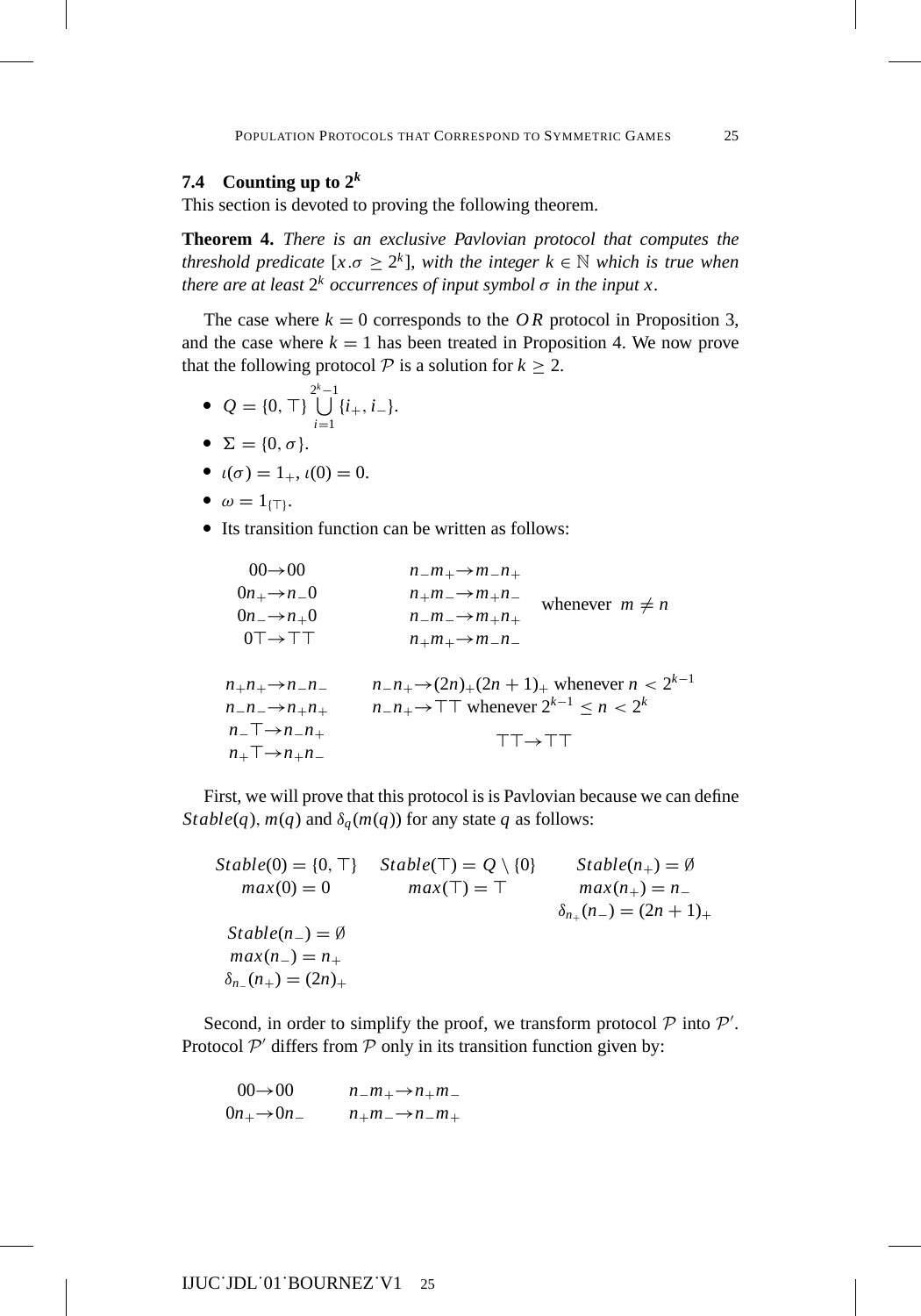$$
0n_{-} \rightarrow 0n_{+} \qquad n_{-}m_{-} \rightarrow n_{+}m_{+} \qquad \text{whenever } m \neq n
$$
  
\n
$$
0 \top \rightarrow \top \top \qquad n_{+}m_{+} \rightarrow n_{-}m_{-} \qquad \text{whenever } n \neq n
$$
  
\n
$$
n_{+}n_{+} \rightarrow n_{-}n_{-} \qquad n_{-}n_{+} \rightarrow (2n)_{+}(2n+1)_{+} \text{whenever } n < 2^{k-1}
$$
  
\n
$$
n_{-}n_{-} \rightarrow n_{+}n_{+} \qquad n_{-}n_{+} \rightarrow \top \top \text{whenever } 2^{k-1} \leq n < 2^{k}
$$
  
\n
$$
n_{-} \top \rightarrow n_{-}n_{+} \qquad \qquad \top \top \rightarrow \top \top.
$$

The transition function of  $\mathcal{P}'$  is the transition function of  $\mathcal P$  in which transition rules of form  $ab \to a'b'$  have sometimes been replaced by corresponding (and computationally equivalent) rule  $ab \rightarrow b'a'$ . The anonymity of agents in a population protocol implies that from a population protocol point of view, protocols  $P$  and  $P'$  are equivalent and compute the exact same predicate (if any). The difference is that  $P'$  is not Pavlovian.

Thus, proving that  $\mathcal{P}'$  computes the desired predicate will yield that the same holds for  $P$ . We will now study  $P'$  instead of  $P$ .

Let *a* be an arbitrary agent of the population. Let *q* and *C* be respectively a state in *Q* and a configuration. We introduce several notations :

- $\bullet$  *C*(*a*) is the state of agent *a* in configuration *C*
- $\bullet$   $C^*(q)$  is the number of agents in state *q* in configuration *C*.
- $\bullet$   $v(q)$  is the level of a state *q* corresponding to the integer number defined for  $n \in \{1...2^k\}$  by  $v(0) = 0$ ,  $v(n_+) = v(n_-) = n$ ,  $v(\top) = 2^k$ .

**Lemma 1.** *For any two configurations C and C' such that*  $C \rightarrow C'$  *in protocol*  $P'$ ,  $v(C'(a)) \ge v(C(a))$  *or*  $v(C(a)) = 2^k$ .

*Proof.* To prove the lemma, it is sufficient to check each rule.

 $\Box$ 

The previous lemma means that the level of each agent can not decrease during an execution as long as no  $\top$  has appeared. Note that this lemma does not hold for  $P$  and will allow us to simplify the following proofs.

**Lemma 2.** *Let*  $C_0$ , ...,  $C_{i_1}$  *be an execution of configurations such that*  $\forall i, 0 \leq$  $i \leq i_1, C_i \to C_{i+1}, C_0^{\#}(\top) = ... = C_{i_1}^{\#}(\top) = 0$  and  $\forall q \notin \{0, 1_+\}, C_0^{\#}(q) = 0.$ *Then* ∀*n*,  $1 \le n \le 2^{k-1}$ ,  $\forall i \le i_1$ ,  $C_i^*(n_+) + C_i^*(n_-) \le C_0^*(1_+)2^{-\lfloor log(n) \rfloor}$ .

*Proof.* We prove the following statement by induction on *n*: in the execution of configurations  $C_0, \ldots, C_{i_1}$ , at most  $C_0^{\#}(1_+)2^{-\lfloor log(n) \rfloor}$  agents may ever reach states  $n_+$  or  $n_-$ .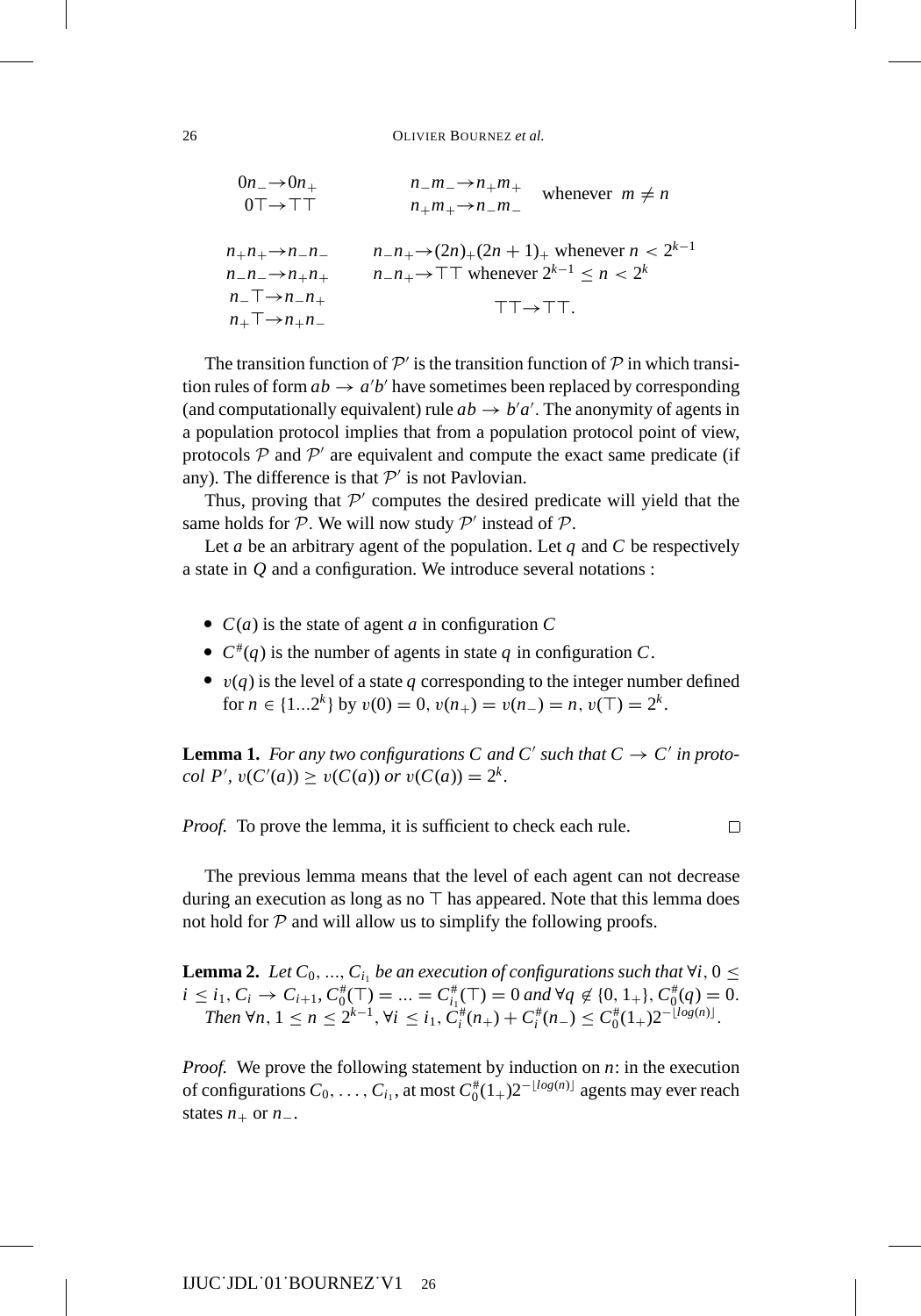Let  $S(n)$ , be the set of agents that ever reach states  $n_+$  or  $n_-$  in this computation. We will prove that  $Card(S(n)) \leq C_0^{\#}(1_+)2^{-\lfloor log(n) \rfloor}$ .

First, from the assumptions of this lemma, in this execution, no agent can be in state  $\top$ . From Lemma 1, an agent can only increase the value of its level in the execution  $C_0$ , ...,  $C_{i_1}$ . In addition, agents initially in state 0 can not change their state. Thus, the set of agents having state different from 0 is the same in every configuration in the execution. It follows naturally that at most  $C_0^*(1_+)$  agents may ever reach states  $1_+$  or  $1_-$ .

Second, to prove the statement for a given  $n \geq 2$ , we assume by induction that it is true for all  $k < n$ . From the transition rules, we can deduce that  $S(k) \subseteq S(\lfloor \frac{k}{2} \rfloor)$  by looking at the state an agent was before it ever reached level *k*. This also holds for level *n*. In fact, every agent in *S*(*n*) first reaches level *n* through an interaction of type  $\frac{n}{2} + \frac{n}{2}$  →  $n_{+}(n + 1)$ <sub>+</sub> if *n* is even (and  $\frac{n-1}{2}$ ,  $\frac{n-1}{2}$  →  $(n-1)$ , *n*<sub>+</sub> if *n* is odd). Thus, it appears that at most half the agents in  $S(\lfloor \frac{n}{2} \rfloor)$  ever reach level *n* (the other half either being sent to level *n* − 1 or *n* + 1 depending on the parity of *n* or never going beyond level  $\lfloor \frac{n}{2} \rfloor$ ).  $\frac{n}{2}$ )|

Therefore 
$$
|S(n)| \le \frac{|S(\frac{n}{2})|}{2} \le C_0^{\#}(1_+)2^{-\lfloor log(n) \rfloor}
$$
.

Now, we will focus on the state  $\top$ : we discuss when this state appears in a execution according to the initial configuration.

**Lemma 3.** Let  $C_0, C_1, \ldots, C_i, \ldots$  be a correct execution of protocol P'. *If*  $C_0^*(1_+) < 2^k$  *then*  $\forall i \geq 0$ ,  $C_i^*(\top) = 0$ .

*Proof.* We prove the lemma by contradiction. We assume that  $C_0^*(1_+) < 2^k$ and that there exists at least one configuration *Ci* with at least one agent in state  $\top$ . Let us consider  $C_{i_0}$ , the earliest such configuration. This means that the transition  $C_{i_0-1} \to C_{i_0}$  happens through an encounter of two agents  $n_+n_$ with  $n \in [2^{k-1}...2^k - 1].$ 

Then  $C_0, \ldots, C_{i_0-1}$  is a non-empty execution fitting the conditions of Lemma 1. Thus,  $C_{i_0-1}^{\#}(n_+) + C_{i_0-1}^{\#}(n_-) \leq 2^{-\lfloor log(n) \rfloor} C_0^{\#}(1_+).$  Since  $C_{i_0-1}^*(n_+) \ge 1$  and  $C_{i_0-1}^*(n_-) \ge 1$ , we have  $C_0^*(1_+) \ge 2^{\lfloor log(n) \rfloor} \ge 2^k$ . This implies a contradiction with the assumption  $C_0^{\#}(1_+) < 2^k$ .  $\Box$ 

We have now proved that if strictly less than  $2^k$  agents are in state  $1_+$ initially, no agent will ever reach state  $\top$  and thus all agents will always agree on output 0 and the computation will be correct. We will now prove that the computation will be correct if at least  $2^k$  agents are initially in state  $1_+$ .

**Lemma 4.** For any configuration C in which at least  $2^k$  agents are in *non-zero states, there exists a configuration C' such that*  $C \rightarrow C'$  *and*  $C^{/#}(T) \geq 1$ .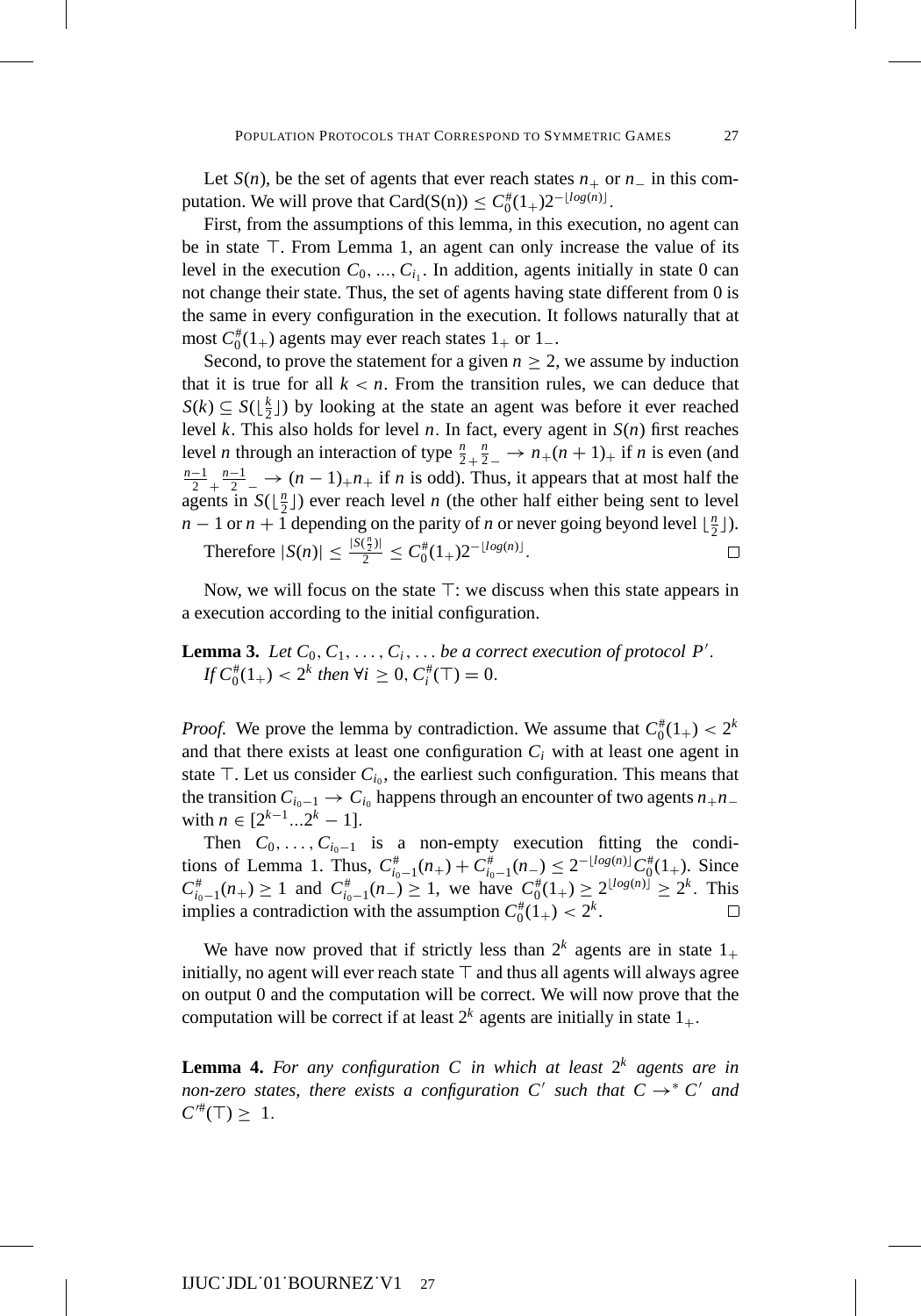*Proof.* If  $C^{\#}(T) \geq 1$ , then *C'* is *C*. Now, we assume  $C^{\#}(T) = 0$  and the pigeonhole principle insures that there are at least 2 agents at the same level. Let  $k$  be the smallest level with at least 2 agents. We will now prove that there is a finite sequence of configurations forming valid computation steps that increases the value of  $k$ . We shall now differentiate the cases where  $C^*(k_+) + C^*(k_-) > 2$  and  $C^*(k_+) + C^*(k_-) = 2$ .

If  $C^*(k_+) + C^*(k_-) > 2$ , there is always a way to have a configuration having at least one agent in state  $k_{+}$  and one agent in state  $k_{-}$ : Either 2 of them have different states, either all these agents have the same set and we apply  $k_+k_+ \to k_-k^-$  to two of them (if there are all in state  $k_+$ , otherwise we apply  $k_–k_−$  →  $k_+k_+$ ). Now we can perform the interaction  $k_+k_-\rightarrow 2k_+(2k+1)_+$  to diminish the number of agents in level *k* by two (and not create agents in lower levels). By iterating this process, we can bring the number of agents at level  $k$  to two or less. If only one remains, then we have achieved our goal, otherwise, we handle the two remaining agents as follows.

If  $C^*(k_+) + C^*(k_-) = 2$ , we again, differentiate: if  $C^*(k_+) = C^*(k_-) = 1$ then selecting the two agents in states  $k_{+}$  and  $k_{-}$  and perform the interaction  $k_+k_-\rightarrow 2k_+(2k+1)_-$  will yield the desired result. Otherwise, if both agents at level  $k$  are in the same state, then we can break this symmetry by having one interact with any other non-zero agent to come back to the previous case. Such a non-zero and non-level- $k$  agent exists since there are at least  $2^k$  non zero agents.

Thus, from configuration *C* we have an execution  $C \rightarrow C_1$  where  $C_1^*(k_-) + C_1^*(k_+) < 2$ . If  $C_1^*(T) > 0$  we have achieved our desired result, otherwise, we can reiterate on  $C_1$ , knowing that the minimal level with at least two agents in  $C_1$  is  $k_1 > k$  by construction. Iterating this process gives us an execution  $C \rightarrow^* C_1 \rightarrow^* ... \rightarrow^* C_j$  such that either an agent in state T appears or we have a corresponding execution  $k < k_1 < ... < k_i$  of minimal level with at least two agents. Since this strictly growing execution is upper bounded by  $2^k$  it is finite which guarantees that after a certain number of iterations, at least one agent will reach state  $\top$ .  $\Box$ 

**Definition 8.** *For any configuration C with at least one agent in a non-zero state, we define m*(*C*) *the smallest level with non-zero count in C*.

Note that  $m(C)$  can never decrease: no interaction rule can create agents in a level lower than those already existing in the system.

**Lemma 5.** *For any configuration C such that*  $C^{\#}(T) \geq 1$ , *and*  $m(C) < 2^{k}$ , *there exists a configuration C' such that*  $C \rightarrow {}^*C'$  *and*  $m(C') > m(C)$ *.*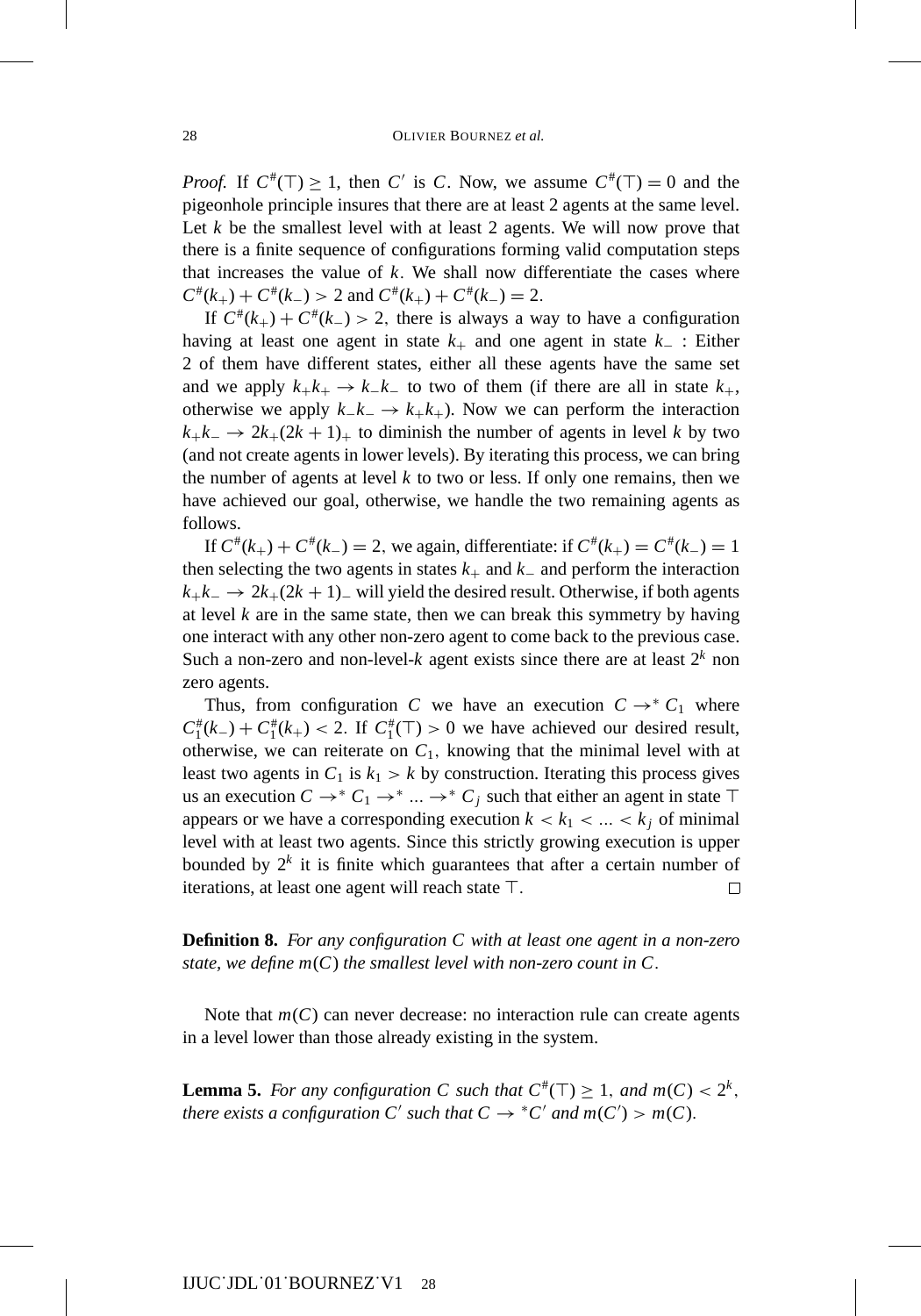*Proof.* Similarly to what was done before, if there are at least two agents at level  $m(C)$  then we can reduce the number of agents at level  $m(C)$  by two and, iterating the process bring it to at most 1. Note that this process can be done by preserving the existence of agents in state  $\top$ . If we are left with no agents in state  $m(C)$ , we have achieved our goal. If not, we are left with a single agent *a* in state  $m(C)$  and all other agents in states greater than  $m(C)$ , including at least one agent  $a'$  in state  $\top$ . Assume that  $a$  is in state  $k_{+}$  (with,  $k = m(C)$ , the case  $k<sub>−</sub>$  being symmetric). Then we can eliminate our final agent *a* through two interactions with *a* :

$$
k_+ \top \rightarrow k_+ k_- \rightarrow 2k_+ (2k+1)_+.
$$

This brings us to a configuration *C'* such that  $C^{\#}(m(C)) = 0$  and thus,  $m(C') > m(C)$ .  $\Box$ 

**Lemma 6.** *From any configuration* C in which at least  $2^k$  agents are in non*zero states, there exists a computation execution leading to a configuration in which all agents are in state*  $\top$ .

*Proof.* This is achieved mainly by iteration of the previous two lemmas: from configuration  $C$ , following Lemma 4, one can reach a configuration  $C'$  where there is at least one agent in state  $\top$ . If some non-zero agents are not in state , increase the minimal non-zero level in the system by Lemma 5. Iterate until the minimal non-zero level is  $2^k$ , ie. all agents are either in state  $\top$ or in state 0. Then use the transition rule  $0^{\text{T}} \rightarrow \text{T}^{\text{T}}$  to convert all remaining agents from state  $0$  to state  $\top$ . Note that such a configuration is trivially stable.  $\Box$ 

**Theorem 5.** *Protocol*  $P$  *computes the predicate*  $[x.\sigma \geq 2^k]$ *.* 

*Proof.* From Lemma 6, the fairness property ensures that any fair computation of protocol  $\mathcal{P}'$  starting in a configuration with at least  $2^k$  agents in state  $1_{+}$  stably converges to a configuration in which all agents are in state  $\top$  and thus agree on output 1. Contrariwise, if the initial configuration holds strictly fewer than  $2^k$  agents in state  $1_+$  then Lemma 3 guarantees that all agents will always agree on output 0.

Thus protocol P' computes the predicate  $[x.\sigma \ge 2^k]$  and, since they are uivalent, so does P. equivalent, so does P.

## **8 CONCLUSION**

We proved that predicates  $[x.\sigma = 0]$ ,  $[x.\sigma \ge 1]$ ,  $[x.\sigma \ge 2]$  can be computed by some simple exclusive Pavlovian population protocols, as well as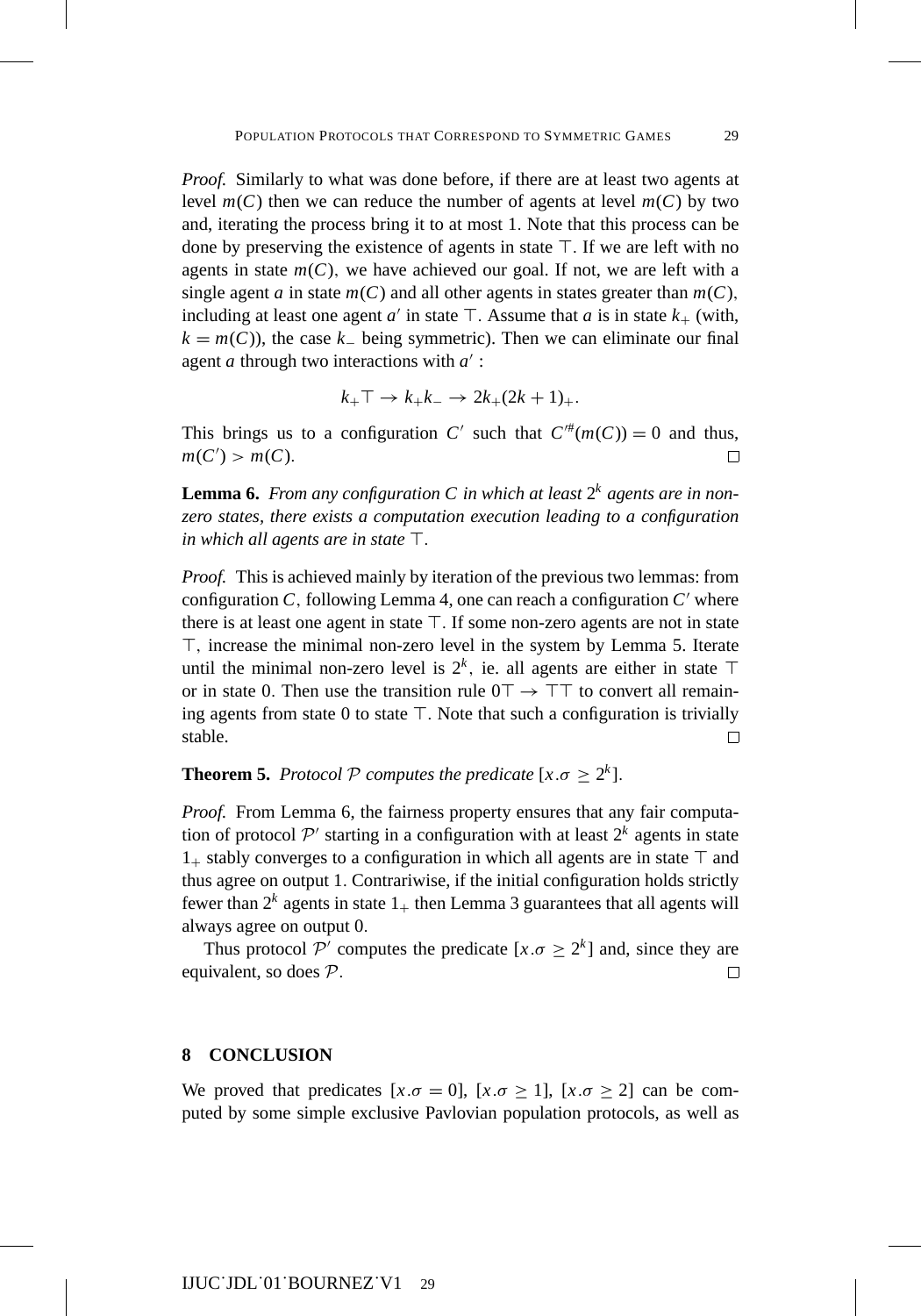[ $x.\sigma \geq x.\sigma'$ ]. We also prove that [ $x.\sigma \geq 3$ ], [ $x.\sigma \geq 2^{k}$ ] can be computed in this model.

It is clear that the subset of the predicates computable by exclusive Pavlovian population protocols is closed under negation: just switch the value of the individual output function of a protocol computing a predicate to get a protocol computing its negation.

Notice that, unlike what happens for general population protocols, composing exclusive Pavlovian population protocols into a exclusive Pavlovian population protocol is not easy. It is not clear whether Pavlovian computable predicates are closed under conjunctions: classical constructions for general population protocols can not be used directly, because there is no possible merging of the game matrices to create the conjunction game. We removed this difficulty in [12] by introducing the idea of Multigames. But in it, we proved that all basic semilinear predicate (like  $[x.\sigma = 1[2]]$ ) can be computed, and we did not find such a protocol in the case of exclusive Pavlovian population protocols.

We conjecture that some semilinear predicate cannot be computed by the symmetric *PAVLOV* population protocol model. A proof seems to require new techniques to get these impossibility results. Moreover, we can also focus on the *non-deterministic* symmetric *PAVLOV* population protocol model. We believe that the computing power is the same as the deterministic *PAVLOV* population protocol model.

#### **REFERENCES**

- [1] D. Angluin, J. Aspnes, D. Eisenstat, and E. Ruppert. (2007). The computational power of population protocols. *Distributed Computing*, 20(4):279–304.
- [2] Dana Angluin, James Aspnes, Melody Chan, Michael J. Fischer, Hong Jiang, and Rene´ Peralta. (June 2005). Stably computable properties of network graphs. In Viktor K. Prasanna, Sitharama Iyengar, Paul Spirakis, and Matt Welsh, editors, *Distributed Computing in Sensor Systems: First IEEE International Conference, DCOSS 2005, Marina del Rey, CA, USE, June/July, 2005, Proceedings*, volume 3560 of *Lecture Notes in Computer Science*, pages 63–74. Springer-Verlag.
- [3] Dana Angluin, James Aspnes, Zoë Diamadi, Michael J. Fischer, and René Peralta. (July 2004). Computation in networks of passively mobile finite-state sensors. In *Twenty-Third ACM Symposium on Principles of Distributed Computing*, pages 290–299. ACM Press.
- [4] Dana Angluin, James Aspnes, Zoë Diamadi, Michael J. Fischer, and René Peralta. (2006). Computation in networks of passively mobile finite-state sensors. *Distributed Computing*, 18(4):235–253.
- [5] Dana Angluin, James Aspnes, and David Eisenstat. (2006). Stably computable predicates are semilinear. In *PODC '06: Proceedings of the twenty-fifth annual ACM symposium on Principles of distributed computing*, pages 292–299, New York, NY, USA. ACM Press.
- [6] Dana Angluin, James Aspnes, and David Eisenstat. (2008). Fast computation by population protocols with a leader. *Distributed Computing*, 21(3):183–199.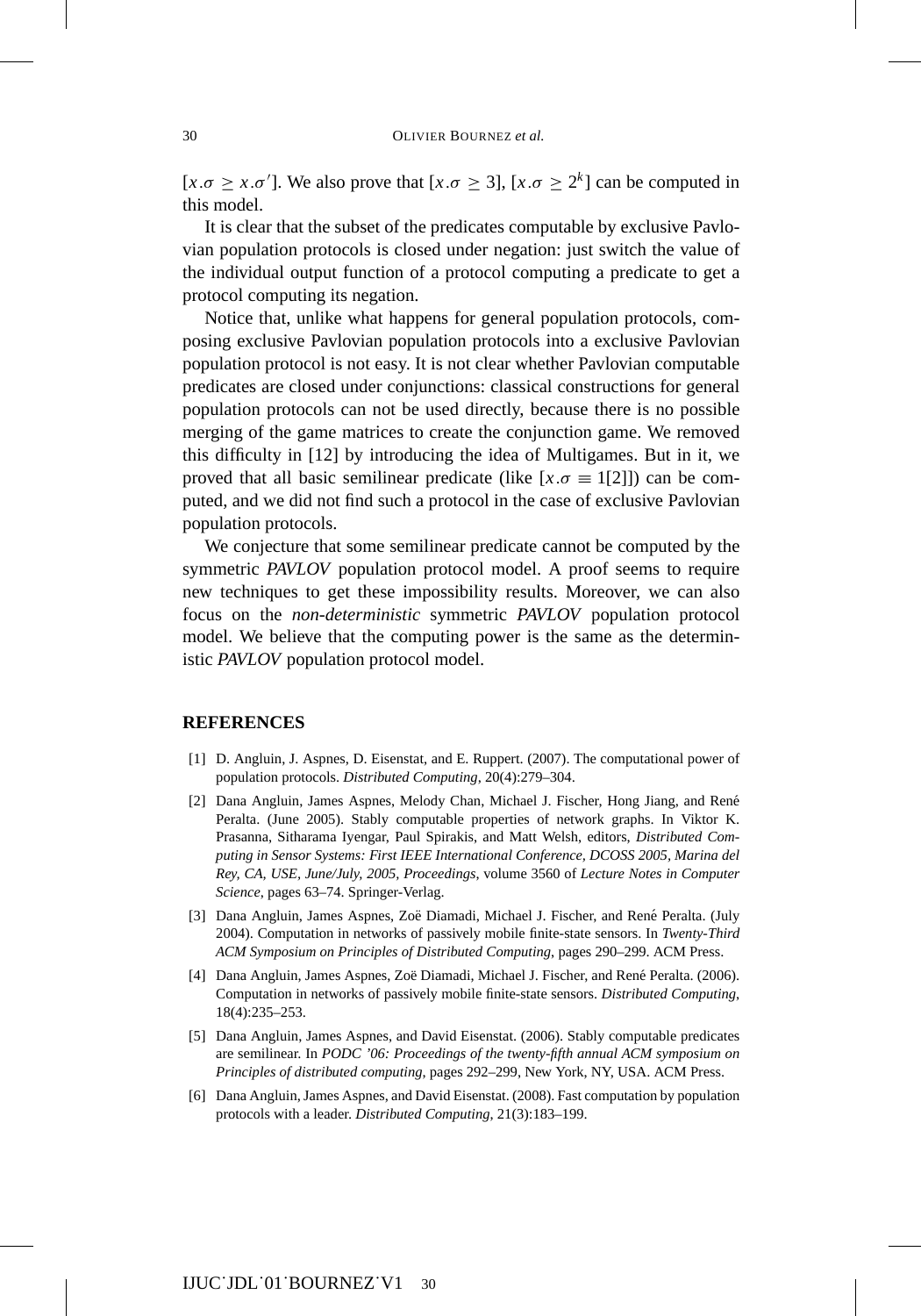- [7] Dana Angluin, James Aspnes, Michael J. Fischer, and Hong Jiang. (December 2005). Self-stabilizing population protocols. In *Ninth International Conference on Principles of Distributed Systems (OPODIS'2005)*, Lecture Notes in Computer Science, pages 79–90. Springer. To appear.
- [8] James Aspnes and Eric Ruppert. (2007). An introduction to population protocols. In *Bulletin of the EATCS*, volume 93, pages 106–125.
- [9] Robert M. Axelrod. (1984). *The Evolution of Cooperation*. Basic Books.
- [10] Joffroy Beauquier, Janna Burman, Julien Clément, and Shay Kutten. (2010). On utilizing speed in networks of mobile agents. In *Proceedings of the 29th Annual ACM Symposium on Principles of Distributed Computing, PODC*, pages 305–314.
- [11] Ken Binmore. (1999). *Jeux et Theorie des jeux ´* . DeBoeck Universite, Paris-Bruxelles. ´ Translated from 'Fun and Games: a text on game theory" by Francis Bismans and Eulalia Damaso.
- [12] Olivier Bournez, Jérémie Chalopin, Johanne Cohen, Xavier Koeger, and Rabie Mikaël. (2011). Computing with pavlovian oopulations. In *15th International Conference On Principles Of Distributed Systems (OPODIS).*, LNCS, pages 409–420.
- [13] Ioannis Chatzigiannakis, Shlomi Dolev, Sándor P. Fekete, Othon Michail, and Paul G. Spirakis. (2009). Not all fair probabilistic schedulers are equivalent. In *Principles of Distributed Systems, 13th International Conference, OPODIS*, pages 33–47.
- [14] DJ Daley and DG Kendall. (1965). Stochastic Rumours. *IMA Journal of Applied Mathematics*, 1(1):42–55.
- [15] Carole Delporte-Gallet, Hugues Fauconnier, Rachid Guerraoui, and Eric Ruppert. (2006). When birds die: Making population protocols fault-tolerant. In Phillip B. Gibbons, Tarek F. Abdelzaher, James Aspnes, and Ramesh Rao, editors, *Distributed Computing in Sensor Systems, Second IEEE International Conference, DCOSS 2006, San Francisco, CA, USA, June 18-20, 2006, Proceedings*, volume 4026 of *Lecture Notes in Computer Science*, pages 51–66. Springer.
- [16] Z. Diamadi and M.J. Fischer. (2001). A simple game for the study of trust in distributed systems. *Wuhan University Journal of Natural Sciences*, 6(1-2):72–82.
- [17] Martin E. Dyer, Leslie Ann Goldberg, Catherine S. Greenhill, Gabriel Istrate, and Mark Jerrum. (2002). Convergence of the iterated prisoner's dilemma game. *Combinatorics, Probability & Computing*, 11(2).
- [18] Laurent Fribourg, Stephane Messika, and Claudine Picaronny. (2004). Coupling and self- ´ stabilization. In Rachid Guerraoui, editor, *Distributed Computing, 18th International Conference, DISC 2004, Amsterdam, The Netherlands, October 4-7, 2004, Proceedings*, volume 3274 of *Lecture Notes in Computer Science*, pages 201–215. Springer.
- [19] Drew Fudenberg and David K. Levine. (December 1996). The theory of learning in games. Levine's Working Paper Archive 624, UCLA Department of Economics.
- [20] D.T. Gillespie. (1992). A rigorous derivation of the chemical master equation. *Physica A*, 188(1-3):404–425.
- [21] Herbert W. Hethcote. (December 2000). The mathematics of infectious diseases. *SIAM Review*, 42(4):599–653.
- [22] J. Hofbauer and K. Sigmund. (2003). Evolutionary game dynamics. *Bulletin of the American Mathematical Society*, 4:479–519.
- [23] Aaron D. Jaggard, Michael Schapira, and Rebecca N. Wright. (2011). Distributed computing with adaptive heuristics. In *Proceedings of Innovations in Computer Science ICS*.
- [24] D. Kraines and V. Kraines. (1988). Pavlov and the prisoner's dilemma. *Theory and Decision*, 26:47–79.